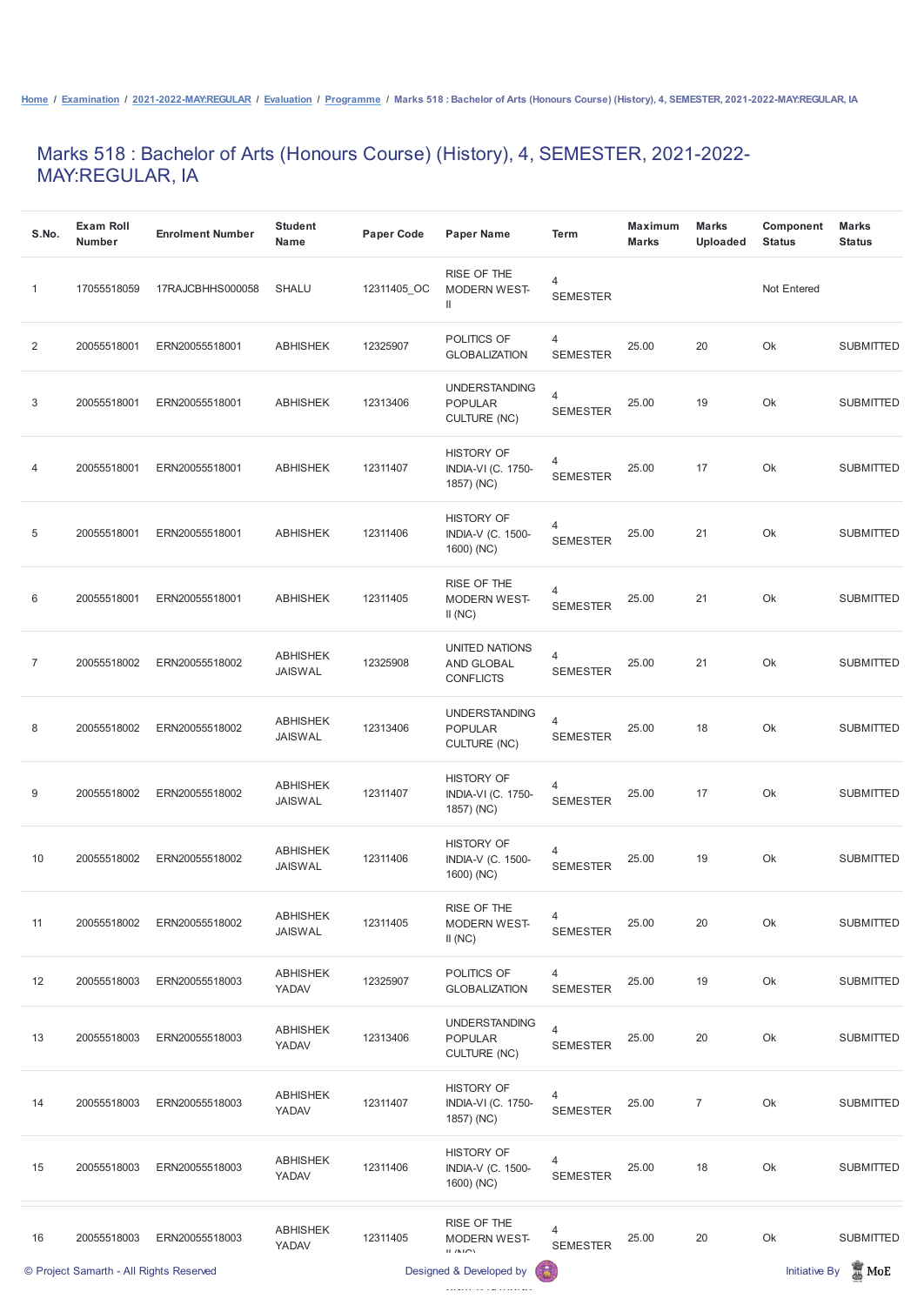| 17 | 20055518004                             | ERN20055518004 | <b>ADITYA</b>              | 12325908 | <b>ONION IN HONO</b><br><b>AND GLOBAL</b><br><b>CONFLICTS</b>  | 4<br><b>SEMESTER</b>                        | 25.00 | 21 | Ok | <b>SUBMITTED</b>                        |
|----|-----------------------------------------|----------------|----------------------------|----------|----------------------------------------------------------------|---------------------------------------------|-------|----|----|-----------------------------------------|
| 18 | 20055518004                             | ERN20055518004 | <b>ADITYA</b>              | 12313406 | <b>UNDERSTANDING</b><br><b>POPULAR</b><br><b>CULTURE (NC)</b>  | $\overline{4}$<br><b>SEMESTER</b>           | 25.00 | 18 | Ok | <b>SUBMITTED</b>                        |
| 19 | 20055518004                             | ERN20055518004 | <b>ADITYA</b>              | 12311407 | <b>HISTORY OF</b><br><b>INDIA-VI (C. 1750-</b><br>1857) (NC)   | $\overline{4}$<br><b>SEMESTER</b>           | 25.00 | 20 | Ok | <b>SUBMITTED</b>                        |
| 20 | 20055518004                             | ERN20055518004 | <b>ADITYA</b>              | 12311406 | <b>HISTORY OF</b><br><b>INDIA-V (C. 1500-</b><br>1600) (NC)    | $\overline{4}$<br><b>SEMESTER</b>           | 25.00 | 20 | Ok | <b>SUBMITTED</b>                        |
| 21 | 20055518004                             | ERN20055518004 | <b>ADITYA</b>              | 12311405 | RISE OF THE<br><b>MODERN WEST-</b><br>II(NC)                   | 4<br><b>SEMESTER</b>                        | 25.00 | 21 | Ok | <b>SUBMITTED</b>                        |
| 22 | 20055518005                             | ERN20055518005 | <b>AJAY KUMAR</b>          | 12325908 | UNITED NATIONS<br>AND GLOBAL<br><b>CONFLICTS</b>               | $\overline{4}$<br><b>SEMESTER</b>           | 25.00 | 21 | Ok | <b>SUBMITTED</b>                        |
| 23 | 20055518005                             | ERN20055518005 | <b>AJAY KUMAR</b>          | 12313406 | <b>UNDERSTANDING</b><br><b>POPULAR</b><br><b>CULTURE (NC)</b>  | $\overline{4}$<br><b>SEMESTER</b>           | 25.00 | 20 | Ok | <b>SUBMITTED</b>                        |
| 24 | 20055518005                             | ERN20055518005 | <b>AJAY KUMAR</b>          | 12311407 | <b>HISTORY OF</b><br><b>INDIA-VI (C. 1750-</b><br>1857) (NC)   | 4<br><b>SEMESTER</b>                        | 25.00 | 20 | Ok | <b>SUBMITTED</b>                        |
| 25 | 20055518005                             | ERN20055518005 | <b>AJAY KUMAR</b>          | 12311406 | <b>HISTORY OF</b><br><b>INDIA-V (C. 1500-</b><br>1600) (NC)    | 4<br><b>SEMESTER</b>                        | 25.00 | 21 | Ok | <b>SUBMITTED</b>                        |
| 26 | 20055518005                             | ERN20055518005 | <b>AJAY KUMAR</b>          | 12311405 | RISE OF THE<br><b>MODERN WEST-</b><br>II(NC)                   | 4<br><b>SEMESTER</b>                        | 25.00 | 20 | Ok | <b>SUBMITTED</b>                        |
| 27 | 20055518006                             | ERN20055518006 | <b>ALKA RANI</b>           | 12325907 | POLITICS OF<br><b>GLOBALIZATION</b>                            | 4<br><b>SEMESTER</b>                        | 25.00 | 19 | Ok | <b>SUBMITTED</b>                        |
| 28 | 20055518006                             | ERN20055518006 | <b>ALKA RANI</b>           | 12313406 | <b>UNDERSTANDING</b><br><b>POPULAR</b><br><b>CULTURE (NC)</b>  | $\overline{4}$<br><b>SEMESTER</b>           | 25.00 | 20 | Ok | <b>SUBMITTED</b>                        |
| 29 | 20055518006                             | ERN20055518006 | <b>ALKA RANI</b>           | 12311407 | <b>HISTORY OF</b><br><b>INDIA-VI (C. 1750-</b><br>1857) (NC)   | $\overline{4}$<br><b>SEMESTER</b>           | 25.00 | 17 | Ok | <b>SUBMITTED</b>                        |
| 30 | 20055518006                             | ERN20055518006 | <b>ALKA RANI</b>           | 12311406 | <b>HISTORY OF</b><br><b>INDIA-V (C. 1500-</b><br>1600) (NC)    | 4<br><b>SEMESTER</b>                        | 25.00 | 19 | Ok | <b>SUBMITTED</b>                        |
| 31 | 20055518006                             | ERN20055518006 | <b>ALKA RANI</b>           | 12311405 | RISE OF THE<br><b>MODERN WEST-</b><br>II(NC)                   | 4<br><b>SEMESTER</b>                        | 25.00 | 20 | Ok | <b>SUBMITTED</b>                        |
| 32 | 20055518007                             | ERN20055518007 | <b>ALOK KUMAR</b><br>YADAV | 12325908 | <b>UNITED NATIONS</b><br>AND GLOBAL<br><b>CONFLICTS</b>        | 4<br><b>SEMESTER</b>                        | 25.00 | 22 | Ok | <b>SUBMITTED</b>                        |
| 33 | 20055518007                             | ERN20055518007 | <b>ALOK KUMAR</b><br>YADAV | 12313406 | <b>UNDERSTANDING</b><br><b>POPULAR</b><br><b>CULTURE (NC)</b>  | $\overline{4}$<br><b>SEMESTER</b>           | 25.00 | 19 | Ok | <b>SUBMITTED</b>                        |
| 34 | 20055518007                             | ERN20055518007 | <b>ALOK KUMAR</b><br>YADAV | 12311407 | <b>HISTORY OF</b><br><b>INDIA-VI (C. 1750-</b><br>1857) (NC)   | 4<br><b>SEMESTER</b>                        | 25.00 | 19 | Ok | <b>SUBMITTED</b>                        |
|    |                                         |                |                            |          |                                                                |                                             |       |    |    |                                         |
| 35 | 20055518007                             | ERN20055518007 | <b>ALOK KUMAR</b><br>YADAV | 12311406 | <b>HISTORY OF</b><br><b>INDIA-V (C. 1500-</b><br>$4$ COOL (NO) | $\overline{\mathcal{A}}$<br><b>SEMESTER</b> | 25.00 | 21 | Ok | <b>SUBMITTED</b>                        |
|    | © Project Samarth - All Rights Reserved |                |                            |          | Designed & Developed by                                        | 偈                                           |       |    |    | $\mathbb Z$ MoE<br><b>Initiative By</b> |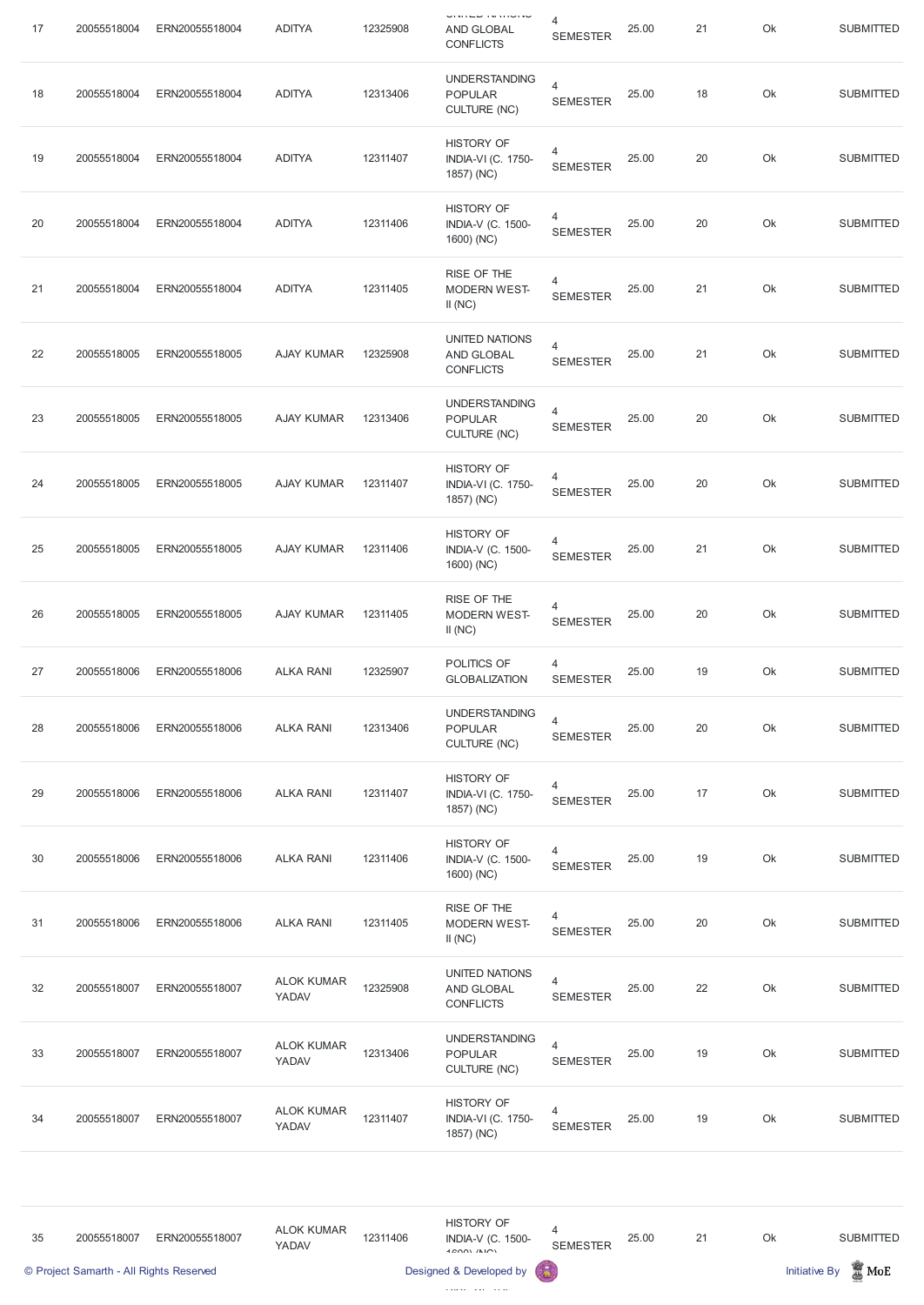| 36 | 20055518007                             | ERN20055518007 | <b>ALOK KUMAR</b><br>YADAV      | 12311405 | $150 - 10$<br><b>MODERN WEST-</b><br>II(NC)                      | 4<br><b>SEMESTER</b>              | 25.00 | 21          | Ok | <b>SUBMITTED</b>                         |
|----|-----------------------------------------|----------------|---------------------------------|----------|------------------------------------------------------------------|-----------------------------------|-------|-------------|----|------------------------------------------|
| 37 | 20055518008                             | ERN20055518008 | AMAN                            | 12325907 | POLITICS OF<br><b>GLOBALIZATION</b>                              | 4<br><b>SEMESTER</b>              | 25.00 | 21          | Ok | <b>SUBMITTED</b>                         |
| 38 | 20055518008                             | ERN20055518008 | <b>AMAN</b>                     | 12313406 | <b>UNDERSTANDING</b><br><b>POPULAR</b><br><b>CULTURE (NC)</b>    | $\overline{4}$<br><b>SEMESTER</b> | 25.00 | 19          | Ok | <b>SUBMITTED</b>                         |
| 39 | 20055518008                             | ERN20055518008 | AMAN                            | 12311407 | <b>HISTORY OF</b><br><b>INDIA-VI (C. 1750-</b><br>1857) (NC)     | 4<br><b>SEMESTER</b>              | 25.00 | 14          | Ok | <b>SUBMITTED</b>                         |
| 40 | 20055518008                             | ERN20055518008 | <b>AMAN</b>                     | 12311406 | <b>HISTORY OF</b><br><b>INDIA-V (C. 1500-</b><br>1600) (NC)      | 4<br><b>SEMESTER</b>              | 25.00 | 20          | Ok | <b>SUBMITTED</b>                         |
| 41 | 20055518008                             | ERN20055518008 | <b>AMAN</b>                     | 12311405 | RISE OF THE<br><b>MODERN WEST-</b><br>II(NC)                     | 4<br><b>SEMESTER</b>              | 25.00 | 20          | Ok | <b>SUBMITTED</b>                         |
| 42 | 20055518009                             | ERN20055518009 | AMAN                            | 12035912 | COMIC BOOKS<br><b>AND GRAPHIC</b><br><b>NOVELS</b>               | 4<br><b>SEMESTER</b>              | 25.00 | $\mathbf 0$ | Ok | <b>SUBMITTED</b>                         |
| 43 | 20055518009                             | ERN20055518009 | AMAN                            | 12313406 | <b>UNDERSTANDING</b><br><b>POPULAR</b><br><b>CULTURE (NC)</b>    | $\overline{4}$<br><b>SEMESTER</b> | 25.00 | 18          | Ok | <b>SUBMITTED</b>                         |
| 44 | 20055518009                             | ERN20055518009 | <b>AMAN</b>                     | 12311407 | <b>HISTORY OF</b><br><b>INDIA-VI (C. 1750-</b><br>1857) (NC)     | 4<br><b>SEMESTER</b>              | 25.00 | 19          | Ok | <b>SUBMITTED</b>                         |
| 45 | 20055518009                             | ERN20055518009 | AMAN                            | 12311406 | <b>HISTORY OF</b><br><b>INDIA-V (C. 1500-</b><br>1600) (NC)      | 4<br><b>SEMESTER</b>              | 25.00 | 20          | Ok | <b>SUBMITTED</b>                         |
| 46 | 20055518009                             | ERN20055518009 | <b>AMAN</b>                     | 12311405 | RISE OF THE<br><b>MODERN WEST-</b><br>II(NC)                     | 4<br><b>SEMESTER</b>              | 25.00 | 20          | Ok | <b>SUBMITTED</b>                         |
| 47 | 20055518010                             | ERN20055518010 | <b>AMIT KUMAR</b>               | 12325908 | UNITED NATIONS<br>AND GLOBAL<br><b>CONFLICTS</b>                 | $\overline{4}$<br><b>SEMESTER</b> | 25.00 | 22          | Ok | <b>SUBMITTED</b>                         |
| 48 | 20055518010                             | ERN20055518010 | <b>AMIT KUMAR</b>               | 12313406 | <b>UNDERSTANDING</b><br><b>POPULAR</b><br><b>CULTURE (NC)</b>    | $\overline{4}$<br><b>SEMESTER</b> | 25.00 | 19          | Ok | <b>SUBMITTED</b>                         |
| 49 | 20055518010                             | ERN20055518010 | <b>AMIT KUMAR</b>               | 12311407 | <b>HISTORY OF</b><br><b>INDIA-VI (C. 1750-</b><br>1857) (NC)     | 4<br><b>SEMESTER</b>              | 25.00 | 17          | Ok | <b>SUBMITTED</b>                         |
| 50 | 20055518010                             | ERN20055518010 | <b>AMIT KUMAR</b>               | 12311406 | <b>HISTORY OF</b><br><b>INDIA-V (C. 1500-</b><br>1600) (NC)      | 4<br><b>SEMESTER</b>              | 25.00 | 20          | Ok | <b>SUBMITTED</b>                         |
| 51 | 20055518010                             | ERN20055518010 | <b>AMIT KUMAR</b>               | 12311405 | RISE OF THE<br><b>MODERN WEST-</b><br>II(NC)                     | 4<br><b>SEMESTER</b>              | 25.00 | 23          | Ok | <b>SUBMITTED</b>                         |
| 52 | 20055518011                             | ERN20055518011 | <b>AMIT KUMAR</b><br><b>SAH</b> | 12325908 | <b>UNITED NATIONS</b><br>AND GLOBAL<br><b>CONFLICTS</b>          | $\overline{4}$<br><b>SEMESTER</b> | 25.00 | 22          | Ok | <b>SUBMITTED</b>                         |
| 53 | 20055518011                             | ERN20055518011 | <b>AMIT KUMAR</b><br>SAH        | 12313406 | <b>UNDERSTANDING</b><br><b>POPULAR</b><br><b>CULTURE (NC)</b>    | $\overline{4}$<br><b>SEMESTER</b> | 25.00 | 21          | Ok | <b>SUBMITTED</b>                         |
|    |                                         |                |                                 |          |                                                                  |                                   |       |             |    |                                          |
| 54 | 20055518011                             | ERN20055518011 | <b>AMIT KUMAR</b><br><b>SAH</b> | 12311407 | <b>HISTORY OF</b><br><b>INDIA-VI (C. 1750-</b><br>$40E7$ $(N10)$ | 4<br><b>SEMESTER</b>              | 25.00 | 20          | Ok | <b>SUBMITTED</b>                         |
|    | © Project Samarth - All Rights Reserved |                |                                 |          | Designed & Developed by                                          |                                   |       |             |    | $\mathbb{Z}$ MoE<br><b>Initiative By</b> |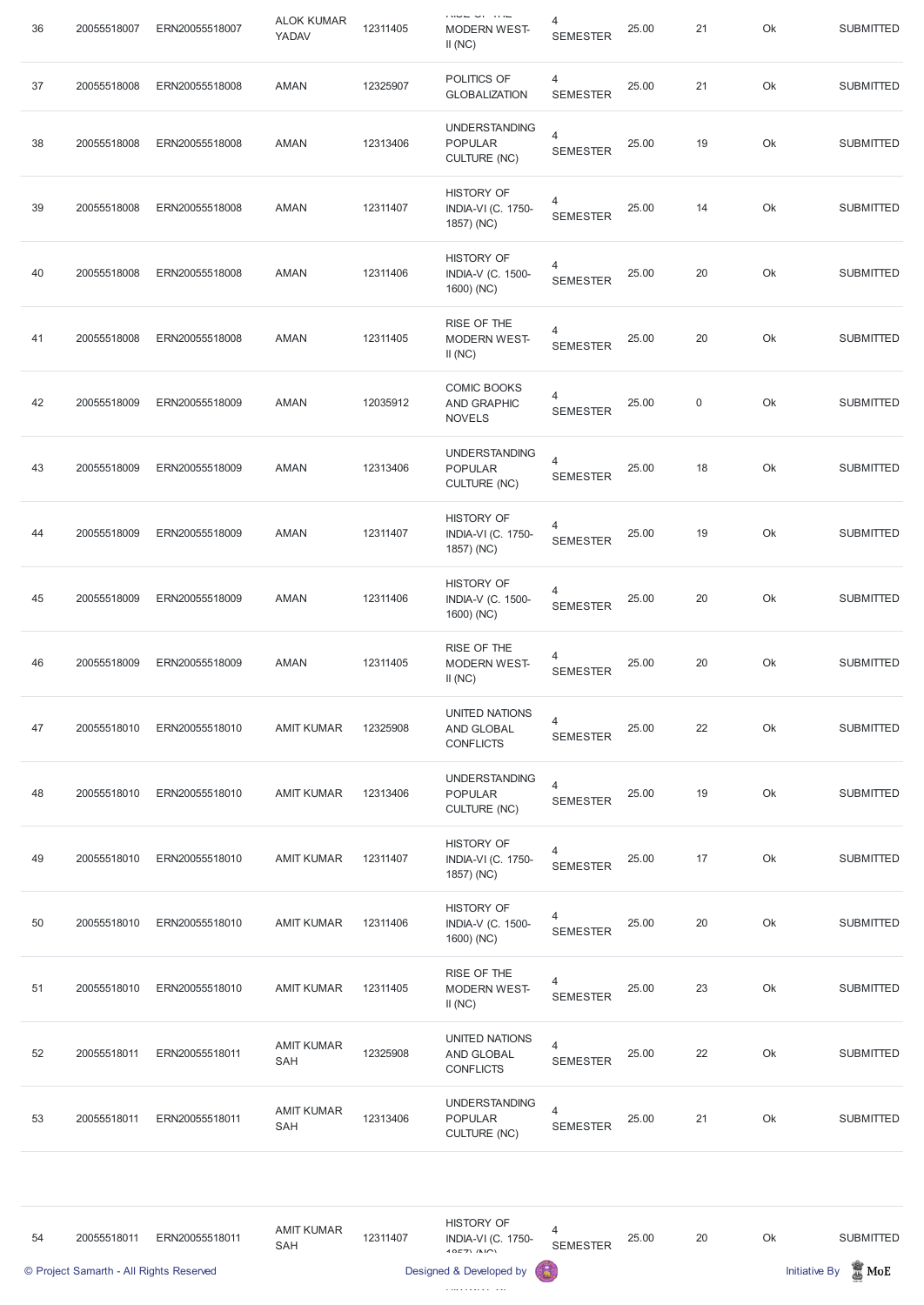| 55 | 20055518011                             | ERN20055518011   | <b>AMIT KUMAR</b><br><b>SAH</b>    | 12311406 | <b>INVISION OF</b><br><b>INDIA-V (C. 1500-</b><br>1600) (NC)       | 4<br><b>SEMESTER</b>              | 25.00 | 20 | Ok | <b>SUBMITTED</b>                        |
|----|-----------------------------------------|------------------|------------------------------------|----------|--------------------------------------------------------------------|-----------------------------------|-------|----|----|-----------------------------------------|
| 56 | 20055518011                             | ERN20055518011   | <b>AMIT KUMAR</b><br><b>SAH</b>    | 12311405 | RISE OF THE<br><b>MODERN WEST-</b><br>II(NC)                       | $\overline{4}$<br><b>SEMESTER</b> | 25.00 | 20 | Ok | <b>SUBMITTED</b>                        |
| 57 | 20055518012                             | ERN20055518012   | <b>ANJALI RAI</b>                  | 12325908 | UNITED NATIONS<br>AND GLOBAL<br><b>CONFLICTS</b>                   | $\overline{4}$<br><b>SEMESTER</b> | 25.00 | 22 | Ok | <b>SUBMITTED</b>                        |
| 58 | 20055518012                             | ERN20055518012   | <b>ANJALI RAI</b>                  | 12313406 | <b>UNDERSTANDING</b><br><b>POPULAR</b><br><b>CULTURE (NC)</b>      | $\overline{4}$<br><b>SEMESTER</b> | 25.00 | 21 | Ok | <b>SUBMITTED</b>                        |
| 59 | 20055518012                             | ERN20055518012   | <b>ANJALI RAI</b>                  | 12311407 | <b>HISTORY OF</b><br><b>INDIA-VI (C. 1750-</b><br>1857) (NC)       | 4<br><b>SEMESTER</b>              | 25.00 | 21 | Ok | <b>SUBMITTED</b>                        |
| 60 | 20055518012                             | ERN20055518012   | <b>ANJALI RAI</b>                  | 12311406 | <b>HISTORY OF</b><br><b>INDIA-V (C. 1500-</b><br>1600) (NC)        | 4<br><b>SEMESTER</b>              | 25.00 | 20 | Ok | <b>SUBMITTED</b>                        |
| 61 | 20055518012                             | ERN20055518012   | <b>ANJALI RAI</b>                  | 12311405 | RISE OF THE<br><b>MODERN WEST-</b><br>II(NC)                       | 4<br><b>SEMESTER</b>              | 25.00 | 21 | Ok | <b>SUBMITTED</b>                        |
| 62 | 20055518013                             | ERN20055518013   | <b>ANURAG</b><br><b>BURAGOHAIN</b> | 12325908 | UNITED NATIONS<br><b>AND GLOBAL</b><br><b>CONFLICTS</b>            | $\overline{4}$<br><b>SEMESTER</b> | 25.00 | 21 | Ok | <b>SUBMITTED</b>                        |
| 63 | 20055518013                             | ERN20055518013   | <b>ANURAG</b><br><b>BURAGOHAIN</b> | 12313406 | <b>UNDERSTANDING</b><br><b>POPULAR</b><br><b>CULTURE (NC)</b>      | $\overline{4}$<br><b>SEMESTER</b> | 25.00 | 19 | Ok | <b>SUBMITTED</b>                        |
| 64 | 20055518013                             | ERN20055518013   | <b>ANURAG</b><br><b>BURAGOHAIN</b> | 12311407 | <b>HISTORY OF</b><br><b>INDIA-VI (C. 1750-</b><br>1857) (NC)       | 4<br><b>SEMESTER</b>              | 25.00 | 21 | Ok | <b>SUBMITTED</b>                        |
| 65 | 20055518013                             | ERN20055518013   | <b>ANURAG</b><br><b>BURAGOHAIN</b> | 12311406 | <b>HISTORY OF</b><br><b>INDIA-V (C. 1500-</b><br>1600) (NC)        | $\overline{4}$<br><b>SEMESTER</b> | 25.00 | 19 | Ok | <b>SUBMITTED</b>                        |
| 66 | 20055518013                             | ERN20055518013   | <b>ANURAG</b><br><b>BURAGOHAIN</b> | 12311405 | RISE OF THE<br><b>MODERN WEST-</b><br>II(NC)                       | $\overline{4}$<br><b>SEMESTER</b> | 25.00 | 20 | Ok | <b>SUBMITTED</b>                        |
| 67 | 20055518014                             | 20RAJCBHHS000043 | <b>ARCHANA</b>                     | 12325908 | UNITED NATIONS<br>AND GLOBAL<br><b>CONFLICTS</b>                   | $\overline{4}$<br><b>SEMESTER</b> | 25.00 | 21 | Ok | <b>SUBMITTED</b>                        |
| 68 | 20055518014                             | 20RAJCBHHS000043 | <b>ARCHANA</b>                     | 12313406 | <b>UNDERSTANDING</b><br><b>POPULAR</b><br><b>CULTURE (NC)</b>      | $\overline{4}$<br><b>SEMESTER</b> | 25.00 | 21 | Ok | <b>SUBMITTED</b>                        |
| 69 | 20055518014                             | 20RAJCBHHS000043 | <b>ARCHANA</b>                     | 12311407 | <b>HISTORY OF</b><br><b>INDIA-VI (C. 1750-</b><br>1857) (NC)       | 4<br><b>SEMESTER</b>              | 25.00 | 14 | Ok | <b>SUBMITTED</b>                        |
| 70 | 20055518014                             | 20RAJCBHHS000043 | <b>ARCHANA</b>                     | 12311406 | <b>HISTORY OF</b><br><b>INDIA-V (C. 1500-</b><br>1600) (NC)        | $\overline{4}$<br><b>SEMESTER</b> | 25.00 | 19 | Ok | <b>SUBMITTED</b>                        |
| 71 | 20055518014                             | 20RAJCBHHS000043 | <b>ARCHANA</b>                     | 12311405 | RISE OF THE<br><b>MODERN WEST-</b><br>II(NC)                       | 4<br><b>SEMESTER</b>              | 25.00 | 23 | Ok | <b>SUBMITTED</b>                        |
| 72 | 20055518015                             | ERN20055518015   | <b>ARDHANA</b><br><b>KUMARI</b>    | 12325908 | <b>UNITED NATIONS</b><br>AND GLOBAL<br><b>CONFLICTS</b>            | 4<br><b>SEMESTER</b>              | 25.00 | 21 | Ok | <b>SUBMITTED</b>                        |
|    |                                         |                  |                                    |          |                                                                    |                                   |       |    |    |                                         |
| 73 | 20055518015                             | ERN20055518015   | <b>ARDHANA</b><br><b>KUMARI</b>    | 12313406 | <b>UNDERSTANDING</b><br><b>POPULAR</b><br>$C[111]$ TI IDE $/ N(C)$ | 4<br><b>SEMESTER</b>              | 25.00 | 21 | Ok | <b>SUBMITTED</b>                        |
|    | © Project Samarth - All Rights Reserved |                  |                                    |          | Designed & Developed by                                            |                                   |       |    |    | $\mathbb Z$ MoE<br><b>Initiative By</b> |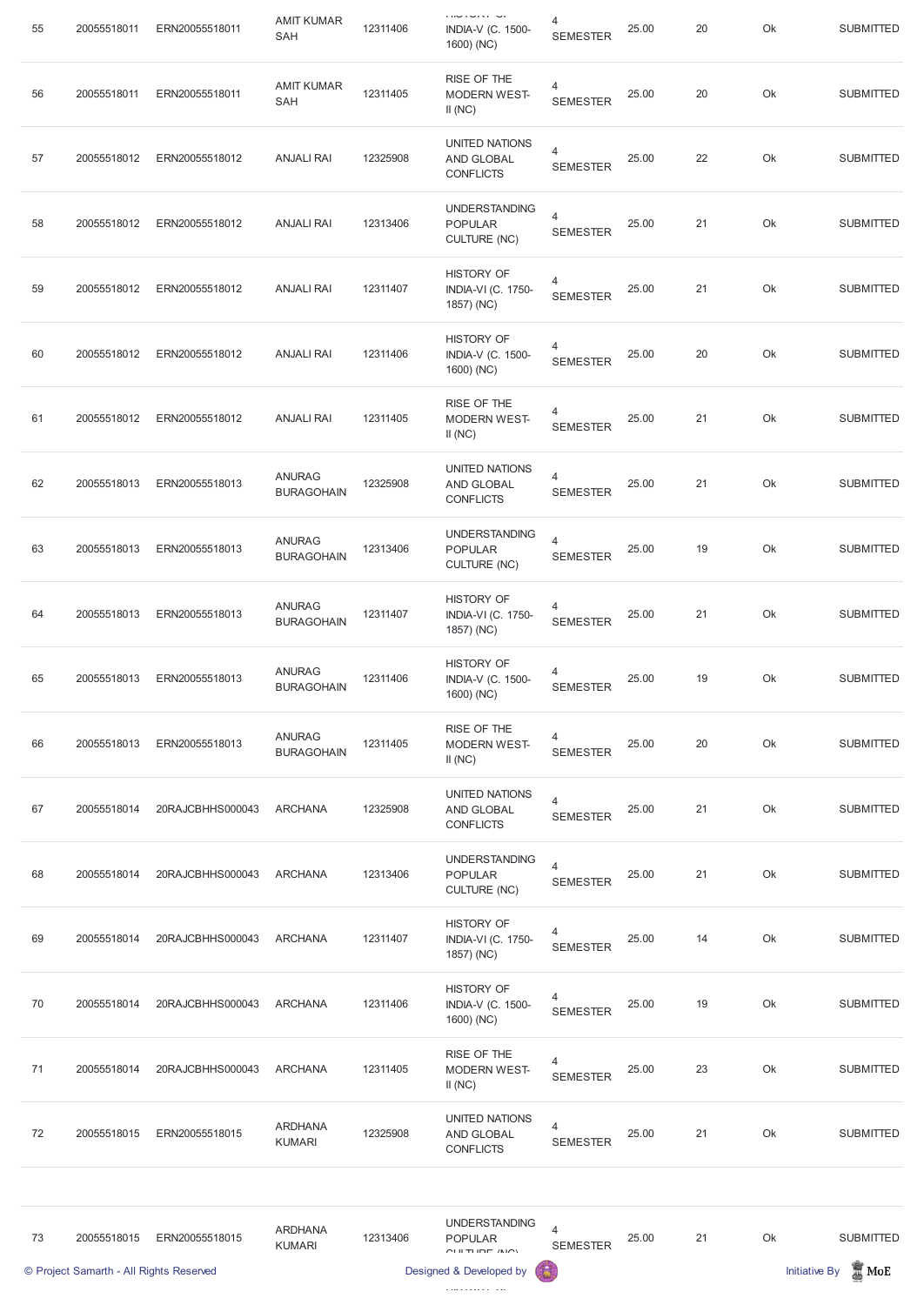| 74 | 20055518015                             | ERN20055518015 | <b>ARDHANA</b><br><b>KUMARI</b>               | 12311407 | <b>CONTRACTOR</b><br><b>INDIA-VI (C. 1750-</b><br>1857) (NC)  | 4<br><b>SEMESTER</b>              | 25.00 | 19     | Ok | <b>SUBMITTED</b>                        |
|----|-----------------------------------------|----------------|-----------------------------------------------|----------|---------------------------------------------------------------|-----------------------------------|-------|--------|----|-----------------------------------------|
| 75 | 20055518015                             | ERN20055518015 | <b>ARDHANA</b><br><b>KUMARI</b>               | 12311406 | <b>HISTORY OF</b><br><b>INDIA-V (C. 1500-</b><br>1600) (NC)   | $\overline{4}$<br><b>SEMESTER</b> | 25.00 | 22     | Ok | <b>SUBMITTED</b>                        |
| 76 | 20055518015                             | ERN20055518015 | <b>ARDHANA</b><br><b>KUMARI</b>               | 12311405 | RISE OF THE<br><b>MODERN WEST-</b><br>II(NC)                  | 4<br><b>SEMESTER</b>              | 25.00 | 23     | Ok | <b>SUBMITTED</b>                        |
| 77 | 20055518016                             | ERN20055518016 | <b>ASHISH</b><br><b>KUMAR</b><br><b>GUPTA</b> | 12325908 | <b>UNITED NATIONS</b><br>AND GLOBAL<br><b>CONFLICTS</b>       | 4<br><b>SEMESTER</b>              | 25.00 | 21     | Ok | <b>SUBMITTED</b>                        |
| 78 | 20055518016                             | ERN20055518016 | <b>ASHISH</b><br><b>KUMAR</b><br><b>GUPTA</b> | 12313406 | <b>UNDERSTANDING</b><br><b>POPULAR</b><br><b>CULTURE (NC)</b> | $\overline{4}$<br><b>SEMESTER</b> | 25.00 | 20     | Ok | <b>SUBMITTED</b>                        |
| 79 | 20055518016                             | ERN20055518016 | <b>ASHISH</b><br><b>KUMAR</b><br><b>GUPTA</b> | 12311407 | <b>HISTORY OF</b><br><b>INDIA-VI (C. 1750-</b><br>1857) (NC)  | 4<br><b>SEMESTER</b>              | 25.00 | 18     | Ok | <b>SUBMITTED</b>                        |
| 80 | 20055518016                             | ERN20055518016 | <b>ASHISH</b><br><b>KUMAR</b><br><b>GUPTA</b> | 12311406 | <b>HISTORY OF</b><br><b>INDIA-V (C. 1500-</b><br>1600) (NC)   | 4<br><b>SEMESTER</b>              | 25.00 | 19     | Ok | <b>SUBMITTED</b>                        |
| 81 | 20055518016                             | ERN20055518016 | <b>ASHISH</b><br><b>KUMAR</b><br><b>GUPTA</b> | 12311405 | RISE OF THE<br><b>MODERN WEST-</b><br>II(NC)                  | 4<br><b>SEMESTER</b>              | 25.00 | 19     | Ok | <b>SUBMITTED</b>                        |
| 82 | 20055518017                             | ERN20055518017 | <b>AVNISH</b><br><b>KUMAR</b>                 | 12325908 | UNITED NATIONS<br>AND GLOBAL<br><b>CONFLICTS</b>              | $\overline{4}$<br><b>SEMESTER</b> | 25.00 | 22     | Ok | <b>SUBMITTED</b>                        |
| 83 | 20055518017                             | ERN20055518017 | <b>AVNISH</b><br><b>KUMAR</b>                 | 12313406 | <b>UNDERSTANDING</b><br><b>POPULAR</b><br><b>CULTURE (NC)</b> | $\overline{4}$<br><b>SEMESTER</b> | 25.00 | 20     | Ok | <b>SUBMITTED</b>                        |
| 84 | 20055518017                             | ERN20055518017 | <b>AVNISH</b><br><b>KUMAR</b>                 | 12311407 | <b>HISTORY OF</b><br><b>INDIA-VI (C. 1750-</b><br>1857) (NC)  | $\overline{4}$<br><b>SEMESTER</b> | 25.00 | 16     | Ok | <b>SUBMITTED</b>                        |
| 85 | 20055518017                             | ERN20055518017 | <b>AVNISH</b><br><b>KUMAR</b>                 | 12311406 | <b>HISTORY OF</b><br><b>INDIA-V (C. 1500-</b><br>1600) (NC)   | $\overline{4}$<br><b>SEMESTER</b> | 25.00 | $20\,$ | Ok | <b>SUBMITTED</b>                        |
| 86 | 20055518017                             | ERN20055518017 | <b>AVNISH</b><br><b>KUMAR</b>                 | 12311405 | RISE OF THE<br><b>MODERN WEST-</b><br>II(NC)                  | 4<br><b>SEMESTER</b>              | 25.00 | 20     | Ok | <b>SUBMITTED</b>                        |
| 87 | 20055518018                             | ERN20055518018 | <b>AYUSH</b><br><b>RATAN</b>                  | 12325908 | <b>UNITED NATIONS</b><br>AND GLOBAL<br><b>CONFLICTS</b>       | 4<br><b>SEMESTER</b>              | 25.00 | 21     | Ok | <b>SUBMITTED</b>                        |
| 88 | 20055518018                             | ERN20055518018 | <b>AYUSH</b><br><b>RATAN</b>                  | 12313406 | <b>UNDERSTANDING</b><br><b>POPULAR</b><br><b>CULTURE (NC)</b> | $\overline{4}$<br><b>SEMESTER</b> | 25.00 | 22     | Ok | <b>SUBMITTED</b>                        |
| 89 | 20055518018                             | ERN20055518018 | <b>AYUSH</b><br><b>RATAN</b>                  | 12311407 | <b>HISTORY OF</b><br><b>INDIA-VI (C. 1750-</b><br>1857) (NC)  | $\overline{4}$<br><b>SEMESTER</b> | 25.00 | 19     | Ok | <b>SUBMITTED</b>                        |
| 90 | 20055518018                             | ERN20055518018 | <b>AYUSH</b><br><b>RATAN</b>                  | 12311406 | <b>HISTORY OF</b><br><b>INDIA-V (C. 1500-</b><br>1600) (NC)   | 4<br><b>SEMESTER</b>              | 25.00 | 20     | Ok | <b>SUBMITTED</b>                        |
| 91 | 20055518018                             | ERN20055518018 | <b>AYUSH</b><br><b>RATAN</b>                  | 12311405 | RISE OF THE<br><b>MODERN WEST-</b><br>II(NC)                  | 4<br><b>SEMESTER</b>              | 25.00 | 20     | Ok | <b>SUBMITTED</b>                        |
|    |                                         |                |                                               |          |                                                               |                                   |       |        |    |                                         |
| 92 | 20055518019                             | ERN20055518019 | <b>BHARTI</b><br><b>GAUR</b>                  | 12275401 | <b>INDIAN</b><br><b>ECONOMY-II OR</b>                         | 4<br><b>SEMESTER</b>              | 25.00 | 24     | Ok | <b>SUBMITTED</b>                        |
|    | © Project Samarth - All Rights Reserved |                |                                               |          | Designed & Developed by                                       | G                                 |       |        |    | $\mathbb Z$ MoE<br><b>Initiative By</b> |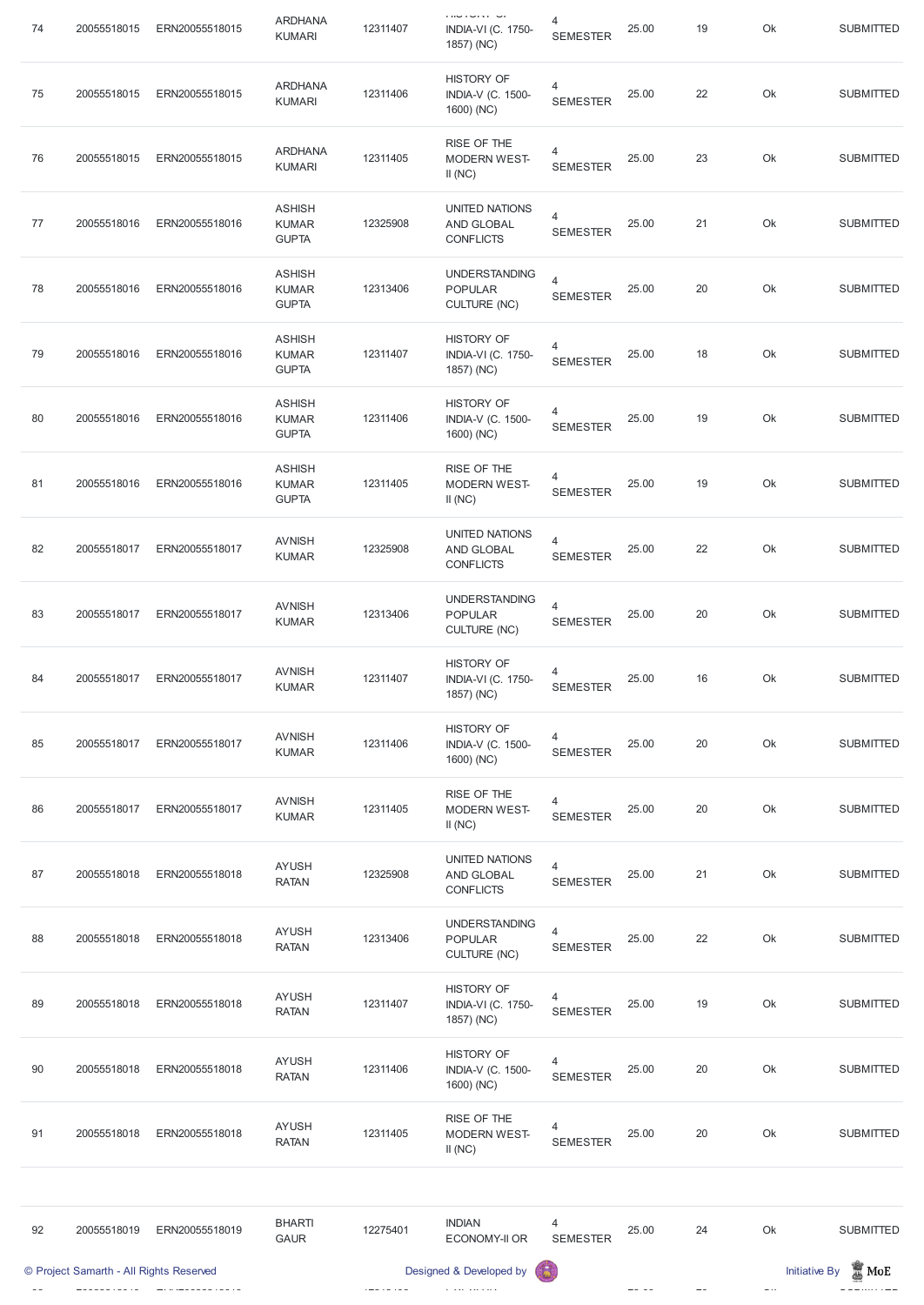|     |             |                | <b>GAUR</b>                      | .        | י ישראי<br><b>CULTURE (NC)</b>                                | <b>SEMESTER</b>                   |       |    |    | ---------        |
|-----|-------------|----------------|----------------------------------|----------|---------------------------------------------------------------|-----------------------------------|-------|----|----|------------------|
| 94  | 20055518019 | ERN20055518019 | <b>BHARTI</b><br><b>GAUR</b>     | 12311407 | <b>HISTORY OF</b><br><b>INDIA-VI (C. 1750-</b><br>1857) (NC)  | 4<br><b>SEMESTER</b>              | 25.00 | 21 | Ok | <b>SUBMITTED</b> |
| 95  | 20055518019 | ERN20055518019 | <b>BHARTI</b><br><b>GAUR</b>     | 12311406 | <b>HISTORY OF</b><br><b>INDIA-V (C. 1500-</b><br>1600) (NC)   | 4<br><b>SEMESTER</b>              | 25.00 | 20 | Ok | <b>SUBMITTED</b> |
| 96  | 20055518019 | ERN20055518019 | <b>BHARTI</b><br><b>GAUR</b>     | 12311405 | RISE OF THE<br><b>MODERN WEST-</b><br>II(NC)                  | 4<br><b>SEMESTER</b>              | 25.00 | 20 | Ok | <b>SUBMITTED</b> |
| 97  | 20055518020 | ERN20055518020 | <b>BHOJRAJ</b><br><b>DHAKAD</b>  | 12325907 | POLITICS OF<br><b>GLOBALIZATION</b>                           | 4<br><b>SEMESTER</b>              | 25.00 | 20 | Ok | <b>SUBMITTED</b> |
| 98  | 20055518020 | ERN20055518020 | <b>BHOJRAJ</b><br><b>DHAKAD</b>  | 12313406 | <b>UNDERSTANDING</b><br><b>POPULAR</b><br><b>CULTURE (NC)</b> | $\overline{4}$<br><b>SEMESTER</b> | 25.00 | 21 | Ok | <b>SUBMITTED</b> |
| 99  | 20055518020 | ERN20055518020 | <b>BHOJRAJ</b><br><b>DHAKAD</b>  | 12311407 | <b>HISTORY OF</b><br><b>INDIA-VI (C. 1750-</b><br>1857) (NC)  | 4<br><b>SEMESTER</b>              | 25.00 | 18 | Ok | <b>SUBMITTED</b> |
| 100 | 20055518020 | ERN20055518020 | <b>BHOJRAJ</b><br><b>DHAKAD</b>  | 12311406 | <b>HISTORY OF</b><br><b>INDIA-V (C. 1500-</b><br>1600) (NC)   | 4<br><b>SEMESTER</b>              | 25.00 | 20 | Ok | <b>SUBMITTED</b> |
| 101 | 20055518020 | ERN20055518020 | <b>BHOJRAJ</b><br><b>DHAKAD</b>  | 12311405 | RISE OF THE<br><b>MODERN WEST-</b><br>II(NC)                  | 4<br><b>SEMESTER</b>              | 25.00 | 20 | Ok | <b>SUBMITTED</b> |
| 102 | 20055518021 | ERN20055518021 | <b>CHANDER</b><br><b>PRAKASH</b> | 12325907 | POLITICS OF<br><b>GLOBALIZATION</b>                           | 4<br><b>SEMESTER</b>              | 25.00 | 21 | Ok | <b>SUBMITTED</b> |
| 103 | 20055518021 | ERN20055518021 | <b>CHANDER</b><br><b>PRAKASH</b> | 12313406 | <b>UNDERSTANDING</b><br><b>POPULAR</b><br><b>CULTURE (NC)</b> | 4<br><b>SEMESTER</b>              | 25.00 | 21 | Ok | <b>SUBMITTED</b> |
| 104 | 20055518021 | ERN20055518021 | <b>CHANDER</b><br><b>PRAKASH</b> | 12311407 | <b>HISTORY OF</b><br>INDIA-VI (C. 1750-<br>1857) (NC)         | 4<br><b>SEMESTER</b>              | 25.00 | 17 | Ok | <b>SUBMITTED</b> |
| 105 | 20055518021 | ERN20055518021 | <b>CHANDER</b><br><b>PRAKASH</b> | 12311406 | <b>HISTORY OF</b><br>INDIA-V (C. 1500-<br>1600) (NC)          | 4<br><b>SEMESTER</b>              | 25.00 | 20 | Ok | <b>SUBMITTED</b> |
| 106 | 20055518021 | ERN20055518021 | <b>CHANDER</b><br><b>PRAKASH</b> | 12311405 | RISE OF THE<br><b>MODERN WEST-</b><br>II(NC)                  | 4<br><b>SEMESTER</b>              | 25.00 | 20 | Ok | <b>SUBMITTED</b> |
| 107 | 20055518022 | ERN20055518022 | chetan                           | 12325908 | <b>UNITED NATIONS</b><br>AND GLOBAL<br><b>CONFLICTS</b>       | 4<br><b>SEMESTER</b>              | 25.00 | 21 | Ok | <b>SUBMITTED</b> |
| 108 | 20055518022 | ERN20055518022 | chetan                           | 12313406 | <b>UNDERSTANDING</b><br><b>POPULAR</b><br><b>CULTURE (NC)</b> | 4<br><b>SEMESTER</b>              | 25.00 | 21 | Ok | <b>SUBMITTED</b> |

|     | © Project Samarth - All Rights Reserved |                |                                               |          | Designed & Developed by                                      | $\left( 5\right)$    |       |    | <b>Initiative By</b> | $\blacksquare$ MoE |
|-----|-----------------------------------------|----------------|-----------------------------------------------|----------|--------------------------------------------------------------|----------------------|-------|----|----------------------|--------------------|
| 112 | 20055518023                             | ERN20055518023 | <b>DHEERAJ</b><br><b>KUMAR</b><br>$C$ ANIECLI | 12325908 | <b>UNITED NATIONS</b><br>AND GLOBAL<br>COMELICTO             | 4<br><b>SEMESTER</b> | 25.00 | 21 | Ok                   | <b>SUBMITTED</b>   |
| 111 | 20055518022                             | ERN20055518022 | chetan                                        | 12311405 | RISE OF THE<br><b>MODERN WEST-</b><br>II(NC)                 | 4<br><b>SEMESTER</b> | 25.00 | 19 | Ok                   | <b>SUBMITTED</b>   |
| 110 | 20055518022                             | ERN20055518022 | chetan                                        | 12311406 | <b>HISTORY OF</b><br><b>INDIA-V (C. 1500-</b><br>1600) (NC)  | 4<br><b>SEMESTER</b> | 25.00 | 19 | Ok                   | <b>SUBMITTED</b>   |
| 109 | 20055518022                             | ERN20055518022 | chetan                                        | 12311407 | <b>HISTORY OF</b><br><b>INDIA-VI (C. 1750-</b><br>1857) (NC) | 4<br><b>SEMESTER</b> | 25.00 | 19 | Ok                   | <b>SUBMITTED</b>   |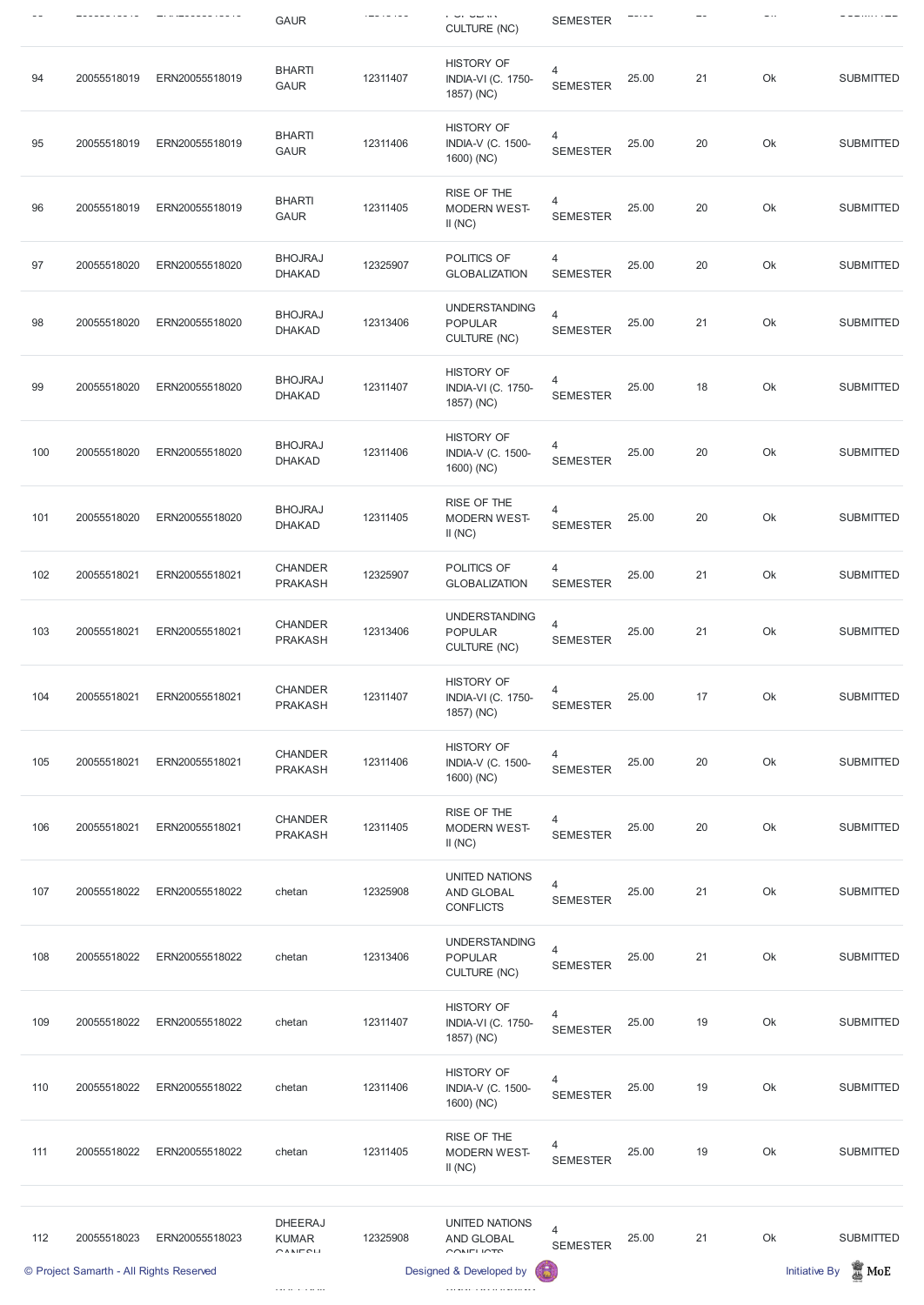| 113 | 20055518023                             | ERN20055518023 | $-11 - 11$<br><b>KUMAR</b><br><b>GANESH</b>     | 12313406 | <b>ONDER A BRITISH</b><br><b>POPULAR</b><br><b>CULTURE (NC)</b> | 4<br><b>SEMESTER</b>              | 25.00 | 21 | Ok | <b>SUBMITTED</b>                           |
|-----|-----------------------------------------|----------------|-------------------------------------------------|----------|-----------------------------------------------------------------|-----------------------------------|-------|----|----|--------------------------------------------|
| 114 | 20055518023                             | ERN20055518023 | <b>DHEERAJ</b><br><b>KUMAR</b><br><b>GANESH</b> | 12311407 | <b>HISTORY OF</b><br><b>INDIA-VI (C. 1750-</b><br>1857) (NC)    | $\overline{4}$<br><b>SEMESTER</b> | 25.00 | 15 | Ok | <b>SUBMITTED</b>                           |
| 115 | 20055518023                             | ERN20055518023 | <b>DHEERAJ</b><br><b>KUMAR</b><br><b>GANESH</b> | 12311406 | <b>HISTORY OF</b><br><b>INDIA-V (C. 1500-</b><br>1600) (NC)     | 4<br><b>SEMESTER</b>              | 25.00 | 21 | Ok | <b>SUBMITTED</b>                           |
| 116 | 20055518023                             | ERN20055518023 | <b>DHEERAJ</b><br><b>KUMAR</b><br><b>GANESH</b> | 12311405 | RISE OF THE<br><b>MODERN WEST-</b><br>II(NC)                    | $\overline{4}$<br><b>SEMESTER</b> | 25.00 | 22 | Ok | <b>SUBMITTED</b>                           |
| 117 | 20055518024                             | ERN20055518024 | <b>DIKSHANT</b>                                 | 12325907 | POLITICS OF<br><b>GLOBALIZATION</b>                             | 4<br><b>SEMESTER</b>              | 25.00 | 17 | Ok | <b>SUBMITTED</b>                           |
| 118 | 20055518024                             | ERN20055518024 | <b>DIKSHANT</b>                                 | 12313406 | <b>UNDERSTANDING</b><br><b>POPULAR</b><br><b>CULTURE (NC)</b>   | $\overline{4}$<br><b>SEMESTER</b> | 25.00 | 19 | Ok | <b>SUBMITTED</b>                           |
| 119 | 20055518024                             | ERN20055518024 | <b>DIKSHANT</b>                                 | 12311407 | <b>HISTORY OF</b><br><b>INDIA-VI (C. 1750-</b><br>1857) (NC)    | 4<br><b>SEMESTER</b>              | 25.00 | 19 | Ok | <b>SUBMITTED</b>                           |
| 120 | 20055518024                             | ERN20055518024 | <b>DIKSHANT</b>                                 | 12311406 | <b>HISTORY OF</b><br>INDIA-V (C. 1500-<br>1600) (NC)            | 4<br><b>SEMESTER</b>              | 25.00 | 18 | Ok | <b>SUBMITTED</b>                           |
| 121 | 20055518024                             | ERN20055518024 | <b>DIKSHANT</b>                                 | 12311405 | RISE OF THE<br><b>MODERN WEST-</b><br>II(NC)                    | $\overline{4}$<br><b>SEMESTER</b> | 25.00 | 19 | Ok | <b>SUBMITTED</b>                           |
| 122 | 20055518025                             | ERN20055518025 | <b>DIMPLE</b>                                   | 12325908 | UNITED NATIONS<br>AND GLOBAL<br><b>CONFLICTS</b>                | $\overline{4}$<br><b>SEMESTER</b> | 25.00 | 21 | Ok | <b>SUBMITTED</b>                           |
| 123 | 20055518025                             | ERN20055518025 | <b>DIMPLE</b>                                   | 12313406 | <b>UNDERSTANDING</b><br><b>POPULAR</b><br><b>CULTURE (NC)</b>   | $\overline{4}$<br><b>SEMESTER</b> | 25.00 | 21 | Ok | <b>SUBMITTED</b>                           |
| 124 | 20055518025                             | ERN20055518025 | <b>DIMPLE</b>                                   | 12311407 | <b>HISTORY OF</b><br><b>INDIA-VI (C. 1750-</b><br>1857) (NC)    | 4<br><b>SEMESTER</b>              | 25.00 | 20 | Ok | <b>SUBMITTED</b>                           |
| 125 | 20055518025                             | ERN20055518025 | <b>DIMPLE</b>                                   | 12311406 | <b>HISTORY OF</b><br><b>INDIA-V (C. 1500-</b><br>1600) (NC)     | $\overline{4}$<br><b>SEMESTER</b> | 25.00 | 23 | Ok | <b>SUBMITTED</b>                           |
| 126 | 20055518025                             | ERN20055518025 | <b>DIMPLE</b>                                   | 12311405 | RISE OF THE<br><b>MODERN WEST-</b><br>II(NC)                    | 4<br><b>SEMESTER</b>              | 25.00 | 23 | Ok | <b>SUBMITTED</b>                           |
| 127 | 20055518026                             | ERN20055518026 | <b>GIRIRAJ</b>                                  | 12325908 | <b>UNITED NATIONS</b><br>AND GLOBAL<br><b>CONFLICTS</b>         | $\overline{4}$<br><b>SEMESTER</b> | 25.00 | 22 | Ok | <b>SUBMITTED</b>                           |
| 128 | 20055518026                             | ERN20055518026 | <b>GIRIRAJ</b>                                  | 12313406 | <b>UNDERSTANDING</b><br><b>POPULAR</b><br><b>CULTURE (NC)</b>   | 4<br><b>SEMESTER</b>              | 25.00 | 18 | Ok | <b>SUBMITTED</b>                           |
| 129 | 20055518026                             | ERN20055518026 | <b>GIRIRAJ</b>                                  | 12311407 | <b>HISTORY OF</b><br><b>INDIA-VI (C. 1750-</b><br>1857) (NC)    | $\overline{4}$<br><b>SEMESTER</b> | 25.00 | 17 | Ok | <b>SUBMITTED</b>                           |
| 130 | 20055518026                             | ERN20055518026 | <b>GIRIRAJ</b>                                  | 12311406 | <b>HISTORY OF</b><br><b>INDIA-V (C. 1500-</b><br>1600) (NC)     | 4<br><b>SEMESTER</b>              | 25.00 | 21 | Ok | <b>SUBMITTED</b>                           |
|     |                                         |                |                                                 |          |                                                                 |                                   |       |    |    |                                            |
| 131 | 20055518026                             | ERN20055518026 | <b>GIRIRAJ</b>                                  | 12311405 | RISE OF THE<br><b>MODERN WEST-</b><br>$II$ /NIC)                | $\overline{4}$<br><b>SEMESTER</b> | 25.00 | 22 | Ok | <b>SUBMITTED</b>                           |
|     | © Project Samarth - All Rights Reserved |                |                                                 |          | Designed & Developed by                                         | 6                                 |       |    |    | $\frac{1}{20}$ MoE<br><b>Initiative By</b> |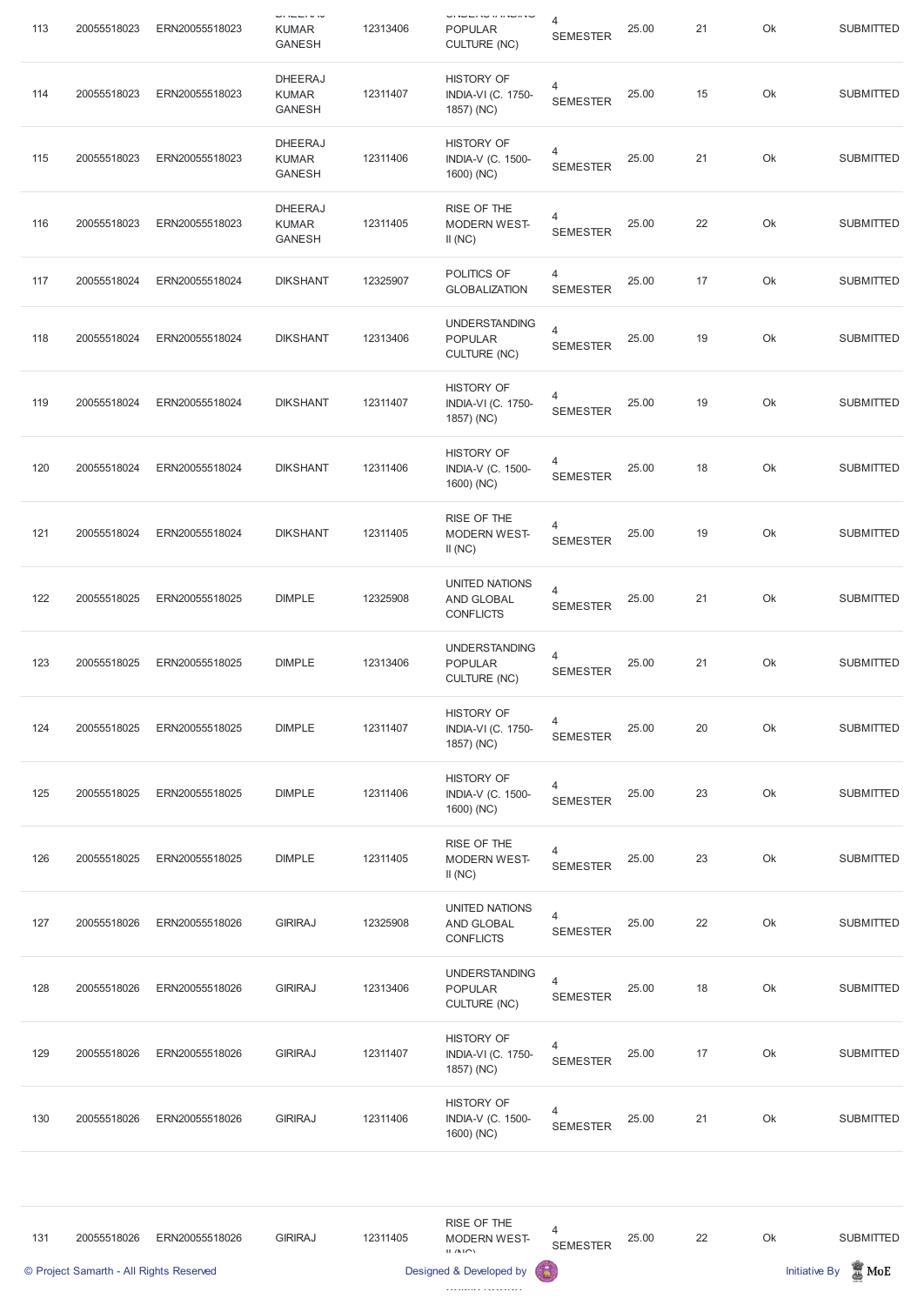| 132 | 20055518027                             | ERN20055518027 | <b>HARSH RAI</b>    | 12035912 | <b>OURNO DUUNG</b><br><b>AND GRAPHIC</b><br><b>NOVELS</b>      | 4<br><b>SEMESTER</b>              | 25.00 | 21 | Ok | <b>SUBMITTED</b>                        |
|-----|-----------------------------------------|----------------|---------------------|----------|----------------------------------------------------------------|-----------------------------------|-------|----|----|-----------------------------------------|
| 133 | 20055518027                             | ERN20055518027 | <b>HARSH RAI</b>    | 12313406 | <b>UNDERSTANDING</b><br><b>POPULAR</b><br><b>CULTURE (NC)</b>  | $\overline{4}$<br><b>SEMESTER</b> | 25.00 | 20 | Ok | <b>SUBMITTED</b>                        |
| 134 | 20055518027                             | ERN20055518027 | <b>HARSH RAI</b>    | 12311407 | <b>HISTORY OF</b><br>INDIA-VI (C. 1750-<br>1857) (NC)          | 4<br><b>SEMESTER</b>              | 25.00 | 19 | Ok | <b>SUBMITTED</b>                        |
| 135 | 20055518027                             | ERN20055518027 | <b>HARSH RAI</b>    | 12311406 | <b>HISTORY OF</b><br><b>INDIA-V (C. 1500-</b><br>1600) (NC)    | 4<br><b>SEMESTER</b>              | 25.00 | 19 | Ok | <b>SUBMITTED</b>                        |
| 136 | 20055518027                             | ERN20055518027 | <b>HARSH RAI</b>    | 12311405 | RISE OF THE<br><b>MODERN WEST-</b><br>II(NC)                   | 4<br><b>SEMESTER</b>              | 25.00 | 19 | Ok | <b>SUBMITTED</b>                        |
| 137 | 20055518028                             | ERN20055518028 | <b>JABBIR</b>       | 12325908 | <b>UNITED NATIONS</b><br>AND GLOBAL<br><b>CONFLICTS</b>        | 4<br><b>SEMESTER</b>              | 25.00 | 23 | Ok | <b>SUBMITTED</b>                        |
| 138 | 20055518028                             | ERN20055518028 | <b>JABBIR</b>       | 12313406 | <b>UNDERSTANDING</b><br><b>POPULAR</b><br><b>CULTURE (NC)</b>  | $\overline{4}$<br><b>SEMESTER</b> | 25.00 | 20 | Ok | <b>SUBMITTED</b>                        |
| 139 | 20055518028                             | ERN20055518028 | <b>JABBIR</b>       | 12311407 | <b>HISTORY OF</b><br><b>INDIA-VI (C. 1750-</b><br>1857) (NC)   | 4<br><b>SEMESTER</b>              | 25.00 | 17 | Ok | <b>SUBMITTED</b>                        |
| 140 | 20055518028                             | ERN20055518028 | <b>JABBIR</b>       | 12311406 | <b>HISTORY OF</b><br>INDIA-V (C. 1500-<br>1600) (NC)           | 4<br><b>SEMESTER</b>              | 25.00 | 21 | Ok | <b>SUBMITTED</b>                        |
| 141 | 20055518028                             | ERN20055518028 | <b>JABBIR</b>       | 12311405 | RISE OF THE<br><b>MODERN WEST-</b><br>II(NC)                   | 4<br><b>SEMESTER</b>              | 25.00 | 20 | Ok | <b>SUBMITTED</b>                        |
| 142 | 20055518029                             | ERN20055518029 | <b>JATIN DAHIYA</b> | 12325907 | POLITICS OF<br><b>GLOBALIZATION</b>                            | 4<br><b>SEMESTER</b>              | 25.00 | 18 | Ok | <b>SUBMITTED</b>                        |
| 143 | 20055518029                             | ERN20055518029 | <b>JATIN DAHIYA</b> | 12313406 | <b>UNDERSTANDING</b><br><b>POPULAR</b><br><b>CULTURE (NC)</b>  | $\overline{4}$<br><b>SEMESTER</b> | 25.00 | 21 | Ok | <b>SUBMITTED</b>                        |
| 144 | 20055518029                             | ERN20055518029 | <b>JATIN DAHIYA</b> | 12311407 | <b>HISTORY OF</b><br>INDIA-VI (C. 1750-<br>1857) (NC)          | 4<br><b>SEMESTER</b>              | 25.00 | 18 | Ok | <b>SUBMITTED</b>                        |
| 145 | 20055518029                             | ERN20055518029 | <b>JATIN DAHIYA</b> | 12311406 | <b>HISTORY OF</b><br>INDIA-V (C. 1500-<br>1600) (NC)           | 4<br><b>SEMESTER</b>              | 25.00 | 19 | Ok | <b>SUBMITTED</b>                        |
| 146 | 20055518029                             | ERN20055518029 | <b>JATIN DAHIYA</b> | 12311405 | RISE OF THE<br><b>MODERN WEST-</b><br>II(NC)                   | 4<br><b>SEMESTER</b>              | 25.00 | 22 | Ok | <b>SUBMITTED</b>                        |
| 147 | 20055518030                             | ERN20055518030 | Khaimender<br>Singh | 12325908 | <b>UNITED NATIONS</b><br><b>AND GLOBAL</b><br><b>CONFLICTS</b> | 4<br><b>SEMESTER</b>              | 25.00 | 21 | Ok | <b>SUBMITTED</b>                        |
| 148 | 20055518030                             | ERN20055518030 | Khaimender<br>Singh | 12313406 | <b>UNDERSTANDING</b><br><b>POPULAR</b><br><b>CULTURE (NC)</b>  | $\overline{4}$<br><b>SEMESTER</b> | 25.00 | 20 | Ok | <b>SUBMITTED</b>                        |
| 149 | 20055518030                             | ERN20055518030 | Khaimender<br>Singh | 12311407 | <b>HISTORY OF</b><br><b>INDIA-VI (C. 1750-</b><br>1857) (NC)   | 4<br><b>SEMESTER</b>              | 25.00 | 18 | Ok | <b>SUBMITTED</b>                        |
|     |                                         |                |                     |          |                                                                |                                   |       |    |    |                                         |
| 150 | 20055518030                             | ERN20055518030 | Khaimender<br>Singh | 12311406 | <b>HISTORY OF</b><br>INDIA-V (C. 1500-<br>$4$ COOL $(N)$       | 4<br><b>SEMESTER</b>              | 25.00 | 22 | Ok | <b>SUBMITTED</b>                        |
|     | © Project Samarth - All Rights Reserved |                |                     |          | Designed & Developed by                                        |                                   |       |    |    | $\mathbb Z$ MoE<br><b>Initiative By</b> |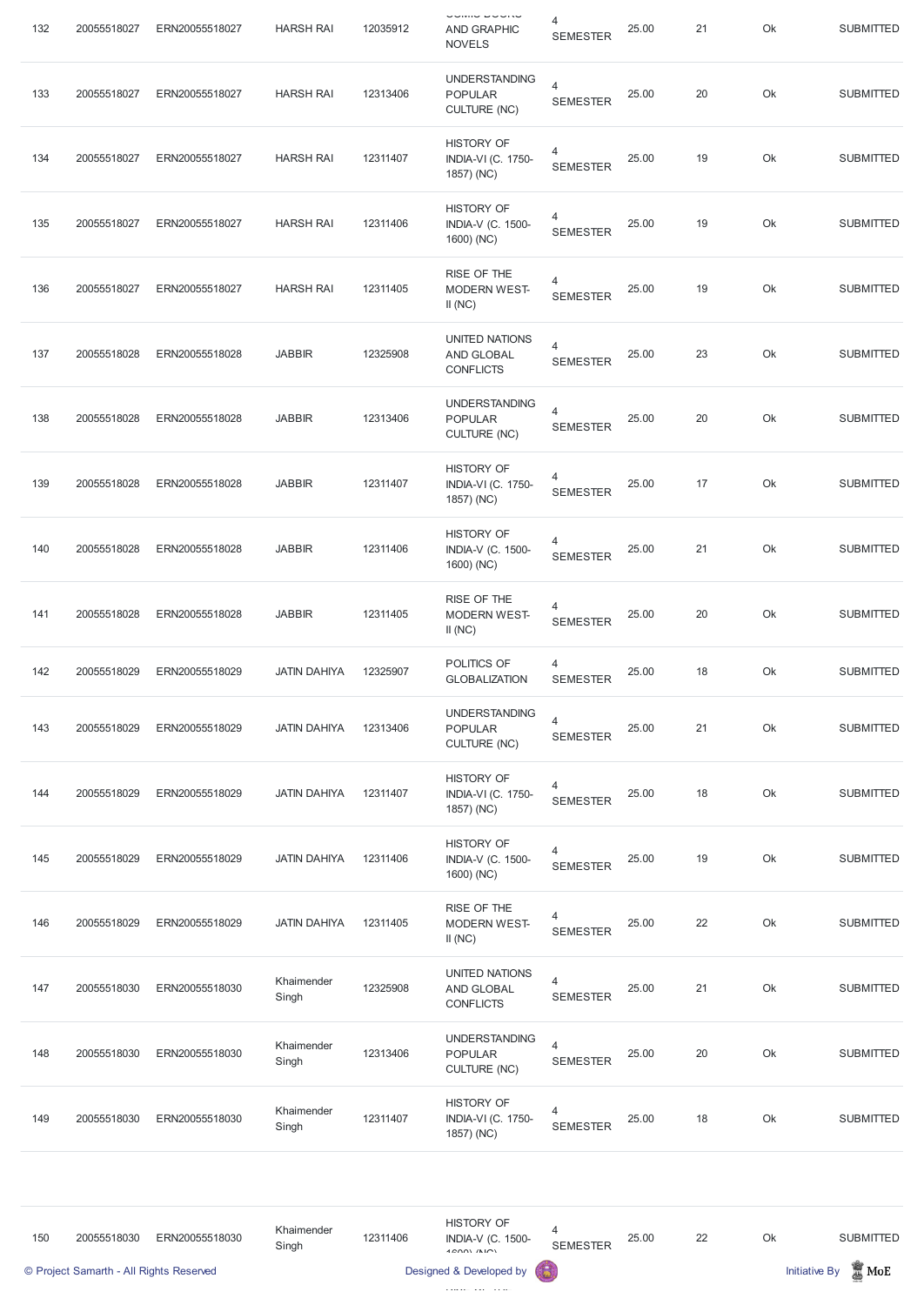| 151 | 20055518030                             | ERN20055518030   | Khaimender<br>Singh             | 12311405 | בחור וס בסטרו<br><b>MODERN WEST-</b><br>II(NC)                   | 4<br><b>SEMESTER</b>                        | 25.00 | 22          | Ok | <b>SUBMITTED</b>                        |
|-----|-----------------------------------------|------------------|---------------------------------|----------|------------------------------------------------------------------|---------------------------------------------|-------|-------------|----|-----------------------------------------|
| 152 | 20055518031                             | ERN20055518031   | <b>KOMAL</b>                    | 12325907 | POLITICS OF<br><b>GLOBALIZATION</b>                              | 4<br><b>SEMESTER</b>                        | 25.00 | 21          | Ok | <b>SUBMITTED</b>                        |
| 153 | 20055518031                             | ERN20055518031   | <b>KOMAL</b>                    | 12313406 | <b>UNDERSTANDING</b><br><b>POPULAR</b><br><b>CULTURE (NC)</b>    | $\overline{4}$<br><b>SEMESTER</b>           | 25.00 | 20          | Ok | <b>SUBMITTED</b>                        |
| 154 | 20055518031                             | ERN20055518031   | <b>KOMAL</b>                    | 12311407 | <b>HISTORY OF</b><br><b>INDIA-VI (C. 1750-</b><br>1857) (NC)     | 4<br><b>SEMESTER</b>                        | 25.00 | 19          | Ok | <b>SUBMITTED</b>                        |
| 155 | 20055518031                             | ERN20055518031   | <b>KOMAL</b>                    | 12311406 | <b>HISTORY OF</b><br><b>INDIA-V (C. 1500-</b><br>1600) (NC)      | 4<br><b>SEMESTER</b>                        | 25.00 | 18          | Ok | <b>SUBMITTED</b>                        |
| 156 | 20055518031                             | ERN20055518031   | <b>KOMAL</b>                    | 12311405 | RISE OF THE<br><b>MODERN WEST-</b><br>II(NC)                     | 4<br><b>SEMESTER</b>                        | 25.00 | 18          | Ok | <b>SUBMITTED</b>                        |
| 157 | 20055518032                             | 20RAJCBHHS000049 | <b>MANISH</b><br><b>KUMAR</b>   | 12325908 | <b>UNITED NATIONS</b><br>AND GLOBAL<br><b>CONFLICTS</b>          | 4<br><b>SEMESTER</b>                        | 25.00 | 21          | Ok | <b>SUBMITTED</b>                        |
| 158 | 20055518032                             | 20RAJCBHHS000049 | <b>MANISH</b><br><b>KUMAR</b>   | 12313406 | <b>UNDERSTANDING</b><br><b>POPULAR</b><br>CULTURE (NC)           | $\overline{4}$<br><b>SEMESTER</b>           | 25.00 | 21          | Ok | <b>SUBMITTED</b>                        |
| 159 | 20055518032                             | 20RAJCBHHS000049 | <b>MANISH</b><br><b>KUMAR</b>   | 12311407 | <b>HISTORY OF</b><br><b>INDIA-VI (C. 1750-</b><br>1857) (NC)     | 4<br><b>SEMESTER</b>                        | 25.00 | 16          | Ok | <b>SUBMITTED</b>                        |
| 160 | 20055518032                             | 20RAJCBHHS000049 | <b>MANISH</b><br><b>KUMAR</b>   | 12311406 | <b>HISTORY OF</b><br><b>INDIA-V (C. 1500-</b><br>1600) (NC)      | 4<br><b>SEMESTER</b>                        | 25.00 | 20          | Ok | <b>SUBMITTED</b>                        |
| 161 | 20055518032                             | 20RAJCBHHS000049 | <b>MANISH</b><br><b>KUMAR</b>   | 12311405 | RISE OF THE<br><b>MODERN WEST-</b><br>II(NC)                     | 4<br><b>SEMESTER</b>                        | 25.00 | $\mathbf 0$ | Ok | <b>SUBMITTED</b>                        |
| 162 | 20055518033                             | 20RAJCBHHS000056 | <b>MD SHADAB</b><br><b>ALAM</b> | 12325908 | <b>UNITED NATIONS</b><br>AND GLOBAL<br><b>CONFLICTS</b>          | 4<br><b>SEMESTER</b>                        | 25.00 | 22          | Ok | <b>SUBMITTED</b>                        |
| 163 | 20055518033                             | 20RAJCBHHS000056 | <b>MD SHADAB</b><br><b>ALAM</b> | 12313406 | <b>UNDERSTANDING</b><br><b>POPULAR</b><br><b>CULTURE (NC)</b>    | $\overline{4}$<br><b>SEMESTER</b>           | 25.00 | 21          | Ok | <b>SUBMITTED</b>                        |
| 164 | 20055518033                             | 20RAJCBHHS000056 | <b>MD SHADAB</b><br><b>ALAM</b> | 12311407 | <b>HISTORY OF</b><br><b>INDIA-VI (C. 1750-</b><br>1857) (NC)     | 4<br><b>SEMESTER</b>                        | 25.00 | 18          | Ok | <b>SUBMITTED</b>                        |
| 165 | 20055518033                             | 20RAJCBHHS000056 | <b>MD SHADAB</b><br><b>ALAM</b> | 12311406 | <b>HISTORY OF</b><br><b>INDIA-V (C. 1500-</b><br>1600) (NC)      | 4<br><b>SEMESTER</b>                        | 25.00 | 19          | Ok | <b>SUBMITTED</b>                        |
| 166 | 20055518033                             | 20RAJCBHHS000056 | <b>MD SHADAB</b><br><b>ALAM</b> | 12311405 | RISE OF THE<br><b>MODERN WEST-</b><br>II(NC)                     | 4<br><b>SEMESTER</b>                        | 25.00 | 20          | Ok | <b>SUBMITTED</b>                        |
| 167 | 20055518034                             | ERN20055518034   | <b>NIRANJAN</b>                 | 12325908 | <b>UNITED NATIONS</b><br>AND GLOBAL<br><b>CONFLICTS</b>          | $\overline{\mathcal{A}}$<br><b>SEMESTER</b> | 25.00 | 21          | Ok | <b>SUBMITTED</b>                        |
| 168 | 20055518034                             | ERN20055518034   | <b>NIRANJAN</b>                 | 12313406 | <b>UNDERSTANDING</b><br><b>POPULAR</b><br><b>CULTURE (NC)</b>    | 4<br><b>SEMESTER</b>                        | 25.00 | 18          | Ok | <b>SUBMITTED</b>                        |
| 169 | 20055518034                             | ERN20055518034   | <b>NIRANJAN</b>                 | 12311407 | <b>HISTORY OF</b><br><b>INDIA-VI (C. 1750-</b><br>$40E7$ $(N10)$ | 4<br><b>SEMESTER</b>                        | 25.00 | $6\,$       | Ok | <b>SUBMITTED</b>                        |
|     | © Project Samarth - All Rights Reserved |                  |                                 |          | Designed & Developed by                                          |                                             |       |             |    | $\mathbb Z$ MoE<br><b>Initiative By</b> |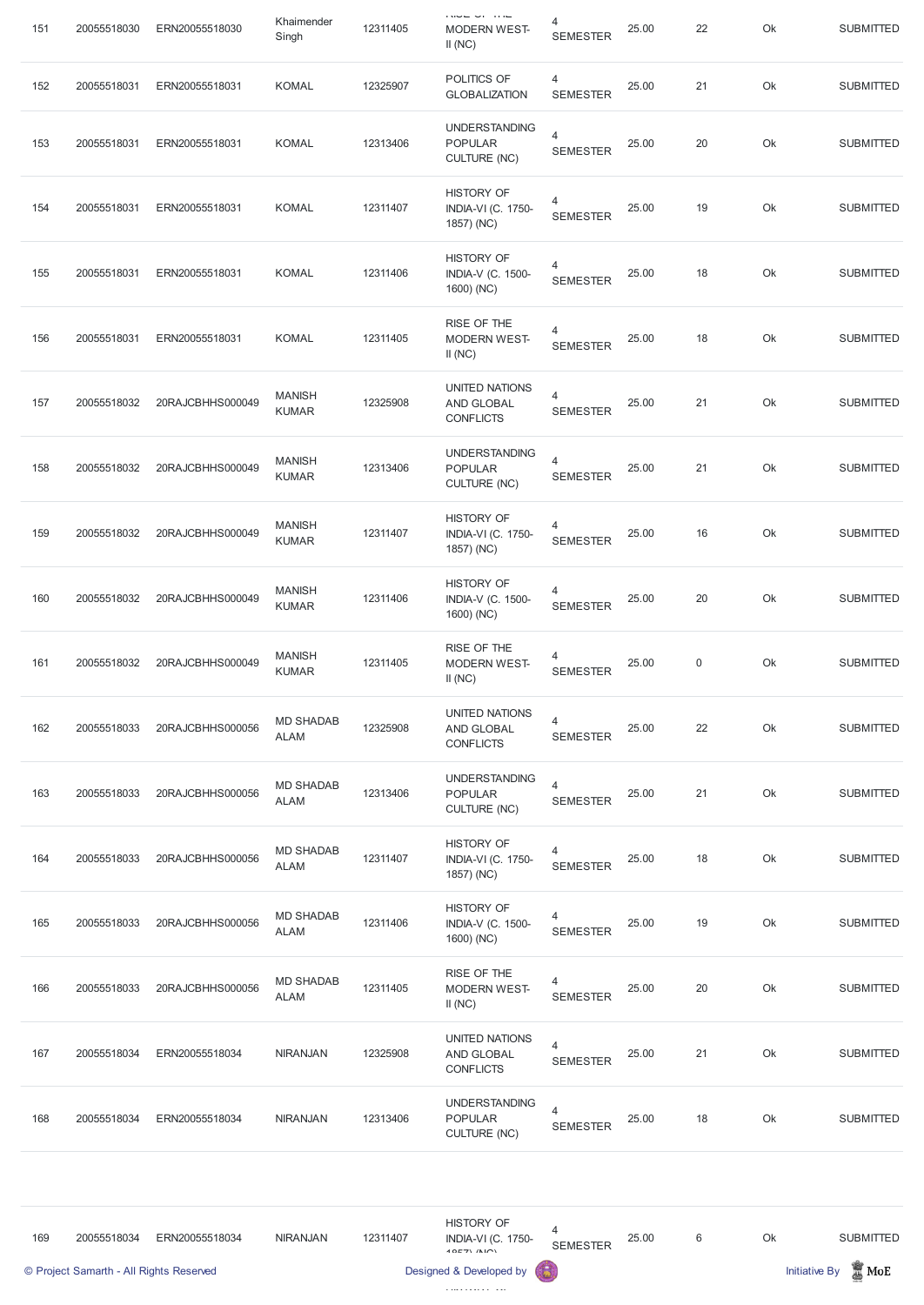| 170 | 20055518034                             | ERN20055518034 | <b>NIRANJAN</b>                   | 12311406 | <b>THU LUIST UI</b><br><b>INDIA-V (C. 1500-</b><br>1600) (NC)      | 4<br><b>SEMESTER</b>              | 25.00 | 19 | Ok | <b>SUBMITTED</b>                        |
|-----|-----------------------------------------|----------------|-----------------------------------|----------|--------------------------------------------------------------------|-----------------------------------|-------|----|----|-----------------------------------------|
| 171 | 20055518034                             | ERN20055518034 | <b>NIRANJAN</b>                   | 12311405 | RISE OF THE<br><b>MODERN WEST-</b><br>II(NC)                       | 4<br><b>SEMESTER</b>              | 25.00 | 19 | Ok | <b>SUBMITTED</b>                        |
| 172 | 20055518035                             | ERN20055518035 | <b>PRACHI</b><br><b>BHARTI</b>    | 12325908 | <b>UNITED NATIONS</b><br>AND GLOBAL<br><b>CONFLICTS</b>            | $\overline{4}$<br><b>SEMESTER</b> | 25.00 | 21 | Ok | <b>SUBMITTED</b>                        |
| 173 | 20055518035                             | ERN20055518035 | <b>PRACHI</b><br><b>BHARTI</b>    | 12313406 | <b>UNDERSTANDING</b><br><b>POPULAR</b><br><b>CULTURE (NC)</b>      | $\overline{4}$<br><b>SEMESTER</b> | 25.00 | 20 | Ok | <b>SUBMITTED</b>                        |
| 174 | 20055518035                             | ERN20055518035 | <b>PRACHI</b><br><b>BHARTI</b>    | 12311407 | <b>HISTORY OF</b><br><b>INDIA-VI (C. 1750-</b><br>1857) (NC)       | 4<br><b>SEMESTER</b>              | 25.00 | 18 | Ok | <b>SUBMITTED</b>                        |
| 175 | 20055518035                             | ERN20055518035 | <b>PRACHI</b><br><b>BHARTI</b>    | 12311406 | <b>HISTORY OF</b><br><b>INDIA-V (C. 1500-</b><br>1600) (NC)        | 4<br><b>SEMESTER</b>              | 25.00 | 19 | Ok | <b>SUBMITTED</b>                        |
| 176 | 20055518035                             | ERN20055518035 | <b>PRACHI</b><br><b>BHARTI</b>    | 12311405 | RISE OF THE<br>MODERN WEST-<br>II(NC)                              | 4<br><b>SEMESTER</b>              | 25.00 | 20 | Ok | <b>SUBMITTED</b>                        |
| 177 | 20055518036                             | ERN20055518036 | <b>PRATISHTHA</b><br><b>JOSHI</b> | 12325908 | <b>UNITED NATIONS</b><br><b>AND GLOBAL</b><br><b>CONFLICTS</b>     | 4<br><b>SEMESTER</b>              | 25.00 | 22 | Ok | <b>SUBMITTED</b>                        |
| 178 | 20055518036                             | ERN20055518036 | <b>PRATISHTHA</b><br><b>JOSHI</b> | 12313406 | <b>UNDERSTANDING</b><br><b>POPULAR</b><br><b>CULTURE (NC)</b>      | $\overline{4}$<br><b>SEMESTER</b> | 25.00 | 19 | Ok | <b>SUBMITTED</b>                        |
| 179 | 20055518036                             | ERN20055518036 | <b>PRATISHTHA</b><br><b>JOSHI</b> | 12311407 | <b>HISTORY OF</b><br><b>INDIA-VI (C. 1750-</b><br>1857) (NC)       | 4<br><b>SEMESTER</b>              | 25.00 | 18 | Ok | <b>SUBMITTED</b>                        |
| 180 | 20055518036                             | ERN20055518036 | <b>PRATISHTHA</b><br><b>JOSHI</b> | 12311406 | <b>HISTORY OF</b><br><b>INDIA-V (C. 1500-</b><br>1600) (NC)        | $\overline{4}$<br><b>SEMESTER</b> | 25.00 | 19 | Ok | <b>SUBMITTED</b>                        |
| 181 | 20055518036                             | ERN20055518036 | <b>PRATISHTHA</b><br><b>JOSHI</b> | 12311405 | RISE OF THE<br><b>MODERN WEST-</b><br>II(NC)                       | $\overline{4}$<br><b>SEMESTER</b> | 25.00 | 21 | Ok | <b>SUBMITTED</b>                        |
| 182 | 20055518037                             | ERN20055518037 | PREETI                            | 12325908 | UNITED NATIONS<br>AND GLOBAL<br><b>CONFLICTS</b>                   | $\overline{4}$<br><b>SEMESTER</b> | 25.00 | 21 | Ok | <b>SUBMITTED</b>                        |
| 183 | 20055518037                             | ERN20055518037 | PREETI                            | 12313406 | <b>UNDERSTANDING</b><br><b>POPULAR</b><br><b>CULTURE (NC)</b>      | $\overline{4}$<br><b>SEMESTER</b> | 25.00 | 21 | Ok | <b>SUBMITTED</b>                        |
| 184 | 20055518037                             | ERN20055518037 | PREETI                            | 12311407 | <b>HISTORY OF</b><br><b>INDIA-VI (C. 1750-</b><br>1857) (NC)       | 4<br><b>SEMESTER</b>              | 25.00 | 20 | Ok | <b>SUBMITTED</b>                        |
| 185 | 20055518037                             | ERN20055518037 | PREETI                            | 12311406 | <b>HISTORY OF</b><br><b>INDIA-V (C. 1500-</b><br>1600) (NC)        | 4<br><b>SEMESTER</b>              | 25.00 | 20 | Ok | <b>SUBMITTED</b>                        |
| 186 | 20055518037                             | ERN20055518037 | PREETI                            | 12311405 | RISE OF THE<br>MODERN WEST-<br>II(NC)                              | 4<br><b>SEMESTER</b>              | 25.00 | 21 | Ok | <b>SUBMITTED</b>                        |
| 187 | 20055518038                             | ERN20055518038 | <b>PRIYANKA</b><br><b>KUMARI</b>  | 12325907 | POLITICS OF<br><b>GLOBALIZATION</b>                                | 4<br><b>SEMESTER</b>              | 25.00 | 20 | Ok | <b>SUBMITTED</b>                        |
|     |                                         |                |                                   |          |                                                                    |                                   |       |    |    |                                         |
| 188 | 20055518038                             | ERN20055518038 | <b>PRIYANKA</b><br><b>KUMARI</b>  | 12313406 | <b>UNDERSTANDING</b><br><b>POPULAR</b><br>$C[111]$ TI IDE $/ N(C)$ | 4<br><b>SEMESTER</b>              | 25.00 | 21 | Ok | <b>SUBMITTED</b>                        |
|     | © Project Samarth - All Rights Reserved |                |                                   |          | Designed & Developed by                                            |                                   |       |    |    | $\mathbb Z$ MoE<br><b>Initiative By</b> |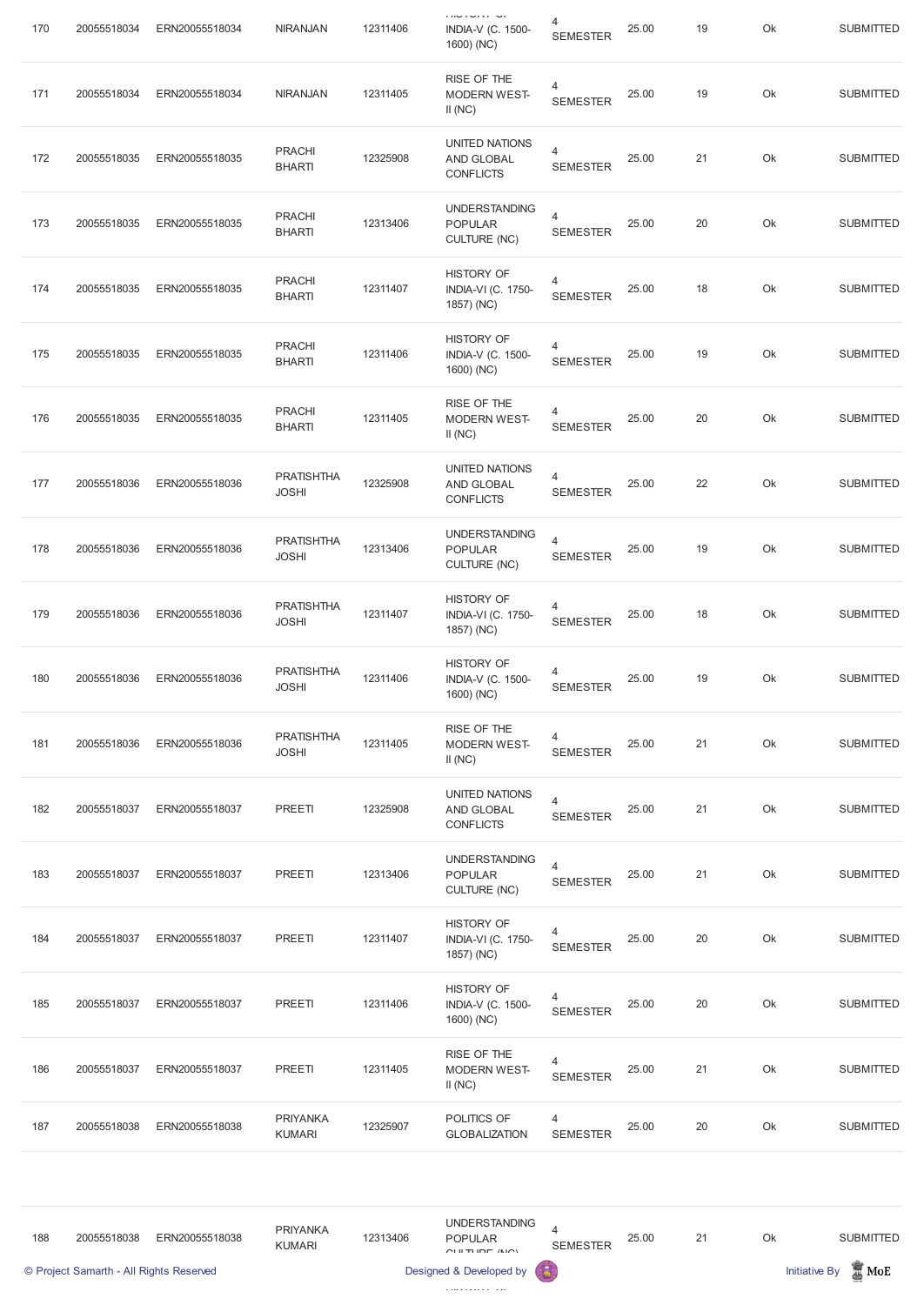| 189 | 20055518038                             | ERN20055518038   | <b>PRIYANKA</b><br><b>KUMARI</b> | 12311407 | <b>THU LUIST UT</b><br><b>INDIA-VI (C. 1750-</b><br>1857) (NC) | 4<br><b>SEMESTER</b>              | 25.00 | 19 | Ok | <b>SUBMITTED</b>                           |
|-----|-----------------------------------------|------------------|----------------------------------|----------|----------------------------------------------------------------|-----------------------------------|-------|----|----|--------------------------------------------|
| 190 | 20055518038                             | ERN20055518038   | <b>PRIYANKA</b><br><b>KUMARI</b> | 12311406 | <b>HISTORY OF</b><br><b>INDIA-V (C. 1500-</b><br>1600) (NC)    | 4<br><b>SEMESTER</b>              | 25.00 | 24 | Ok | <b>SUBMITTED</b>                           |
| 191 | 20055518038                             | ERN20055518038   | <b>PRIYANKA</b><br><b>KUMARI</b> | 12311405 | RISE OF THE<br><b>MODERN WEST-</b><br>II(NC)                   | $\overline{4}$<br><b>SEMESTER</b> | 25.00 | 23 | Ok | <b>SUBMITTED</b>                           |
| 192 | 20055518039                             | ERN20055518039   | <b>PRIYANSHI</b><br><b>JHA</b>   | 12325908 | <b>UNITED NATIONS</b><br><b>AND GLOBAL</b><br><b>CONFLICTS</b> | $\overline{4}$<br><b>SEMESTER</b> | 25.00 | 22 | Ok | <b>SUBMITTED</b>                           |
| 193 | 20055518039                             | ERN20055518039   | <b>PRIYANSHI</b><br><b>JHA</b>   | 12313406 | <b>UNDERSTANDING</b><br><b>POPULAR</b><br><b>CULTURE (NC)</b>  | $\overline{4}$<br><b>SEMESTER</b> | 25.00 | 19 | Ok | <b>SUBMITTED</b>                           |
| 194 | 20055518039                             | ERN20055518039   | <b>PRIYANSHI</b><br><b>JHA</b>   | 12311407 | <b>HISTORY OF</b><br><b>INDIA-VI (C. 1750-</b><br>1857) (NC)   | 4<br><b>SEMESTER</b>              | 25.00 | 19 | Ok | <b>SUBMITTED</b>                           |
| 195 | 20055518039                             | ERN20055518039   | <b>PRIYANSHI</b><br><b>JHA</b>   | 12311406 | <b>HISTORY OF</b><br><b>INDIA-V (C. 1500-</b><br>1600) (NC)    | 4<br><b>SEMESTER</b>              | 25.00 | 19 | Ok | <b>SUBMITTED</b>                           |
| 196 | 20055518039                             | ERN20055518039   | <b>PRIYANSHI</b><br><b>JHA</b>   | 12311405 | RISE OF THE<br><b>MODERN WEST-</b><br>II(NC)                   | 4<br><b>SEMESTER</b>              | 25.00 | 21 | Ok | <b>SUBMITTED</b>                           |
| 197 | 20055518040                             | ERN20055518040   | RACHIT RAJ                       | 12325908 | UNITED NATIONS<br>AND GLOBAL<br><b>CONFLICTS</b>               | 4<br><b>SEMESTER</b>              | 25.00 | 22 | Ok | <b>SUBMITTED</b>                           |
| 198 | 20055518040                             | ERN20055518040   | RACHIT RAJ                       | 12313406 | <b>UNDERSTANDING</b><br><b>POPULAR</b><br><b>CULTURE (NC)</b>  | $\overline{4}$<br><b>SEMESTER</b> | 25.00 | 20 | Ok | <b>SUBMITTED</b>                           |
| 199 | 20055518040                             | ERN20055518040   | RACHIT RAJ                       | 12311407 | <b>HISTORY OF</b><br><b>INDIA-VI (C. 1750-</b><br>1857) (NC)   | 4<br><b>SEMESTER</b>              | 25.00 | 18 | Ok | <b>SUBMITTED</b>                           |
| 200 | 20055518040                             | ERN20055518040   | RACHIT RAJ                       | 12311406 | <b>HISTORY OF</b><br><b>INDIA-V (C. 1500-</b><br>1600) (NC)    | 4<br><b>SEMESTER</b>              | 25.00 | 18 | Ok | <b>SUBMITTED</b>                           |
| 201 | 20055518040                             | ERN20055518040   | RACHIT RAJ                       | 12311405 | RISE OF THE<br><b>MODERN WEST-</b><br>II(NC)                   | 4<br><b>SEMESTER</b>              | 25.00 | 19 | Ok | <b>SUBMITTED</b>                           |
| 202 | 20055518041                             | 20RAJCBHHS000032 | <b>RAVI KUMAR</b><br>YADAV       | 12325908 | <b>UNITED NATIONS</b><br>AND GLOBAL<br><b>CONFLICTS</b>        | $\overline{4}$<br><b>SEMESTER</b> | 25.00 | 21 | Ok | <b>SUBMITTED</b>                           |
| 203 | 20055518041                             | 20RAJCBHHS000032 | <b>RAVI KUMAR</b><br>YADAV       | 12313406 | <b>UNDERSTANDING</b><br><b>POPULAR</b><br><b>CULTURE (NC)</b>  | $\overline{4}$<br><b>SEMESTER</b> | 25.00 | 19 | Ok | <b>SUBMITTED</b>                           |
| 204 | 20055518041                             | 20RAJCBHHS000032 | <b>RAVI KUMAR</b><br>YADAV       | 12311407 | <b>HISTORY OF</b><br><b>INDIA-VI (C. 1750-</b><br>1857) (NC)   | $\overline{4}$<br><b>SEMESTER</b> | 25.00 | 21 | Ok | <b>SUBMITTED</b>                           |
| 205 | 20055518041                             | 20RAJCBHHS000032 | <b>RAVI KUMAR</b><br>YADAV       | 12311406 | <b>HISTORY OF</b><br><b>INDIA-V (C. 1500-</b><br>1600) (NC)    | 4<br><b>SEMESTER</b>              | 25.00 | 22 | Ok | <b>SUBMITTED</b>                           |
| 206 | 20055518041                             | 20RAJCBHHS000032 | <b>RAVI KUMAR</b><br>YADAV       | 12311405 | RISE OF THE<br><b>MODERN WEST-</b><br>II(NC)                   | 4<br><b>SEMESTER</b>              | 25.00 | 20 | Ok | <b>SUBMITTED</b>                           |
|     |                                         |                  |                                  |          |                                                                |                                   |       |    |    |                                            |
| 207 | 20055518042                             | ERN20055518042   | SANDEEP<br><b>KUMAR RAI</b>      | 12035912 | <b>COMIC BOOKS</b><br><b>AND GRAPHIC</b><br>N/N/ELO            | 4<br><b>SEMESTER</b>              | 25.00 | 21 | Ok | <b>SUBMITTED</b>                           |
|     | © Project Samarth - All Rights Reserved |                  |                                  |          | Designed & Developed by                                        |                                   |       |    |    | $\frac{1}{20}$ MoE<br><b>Initiative By</b> |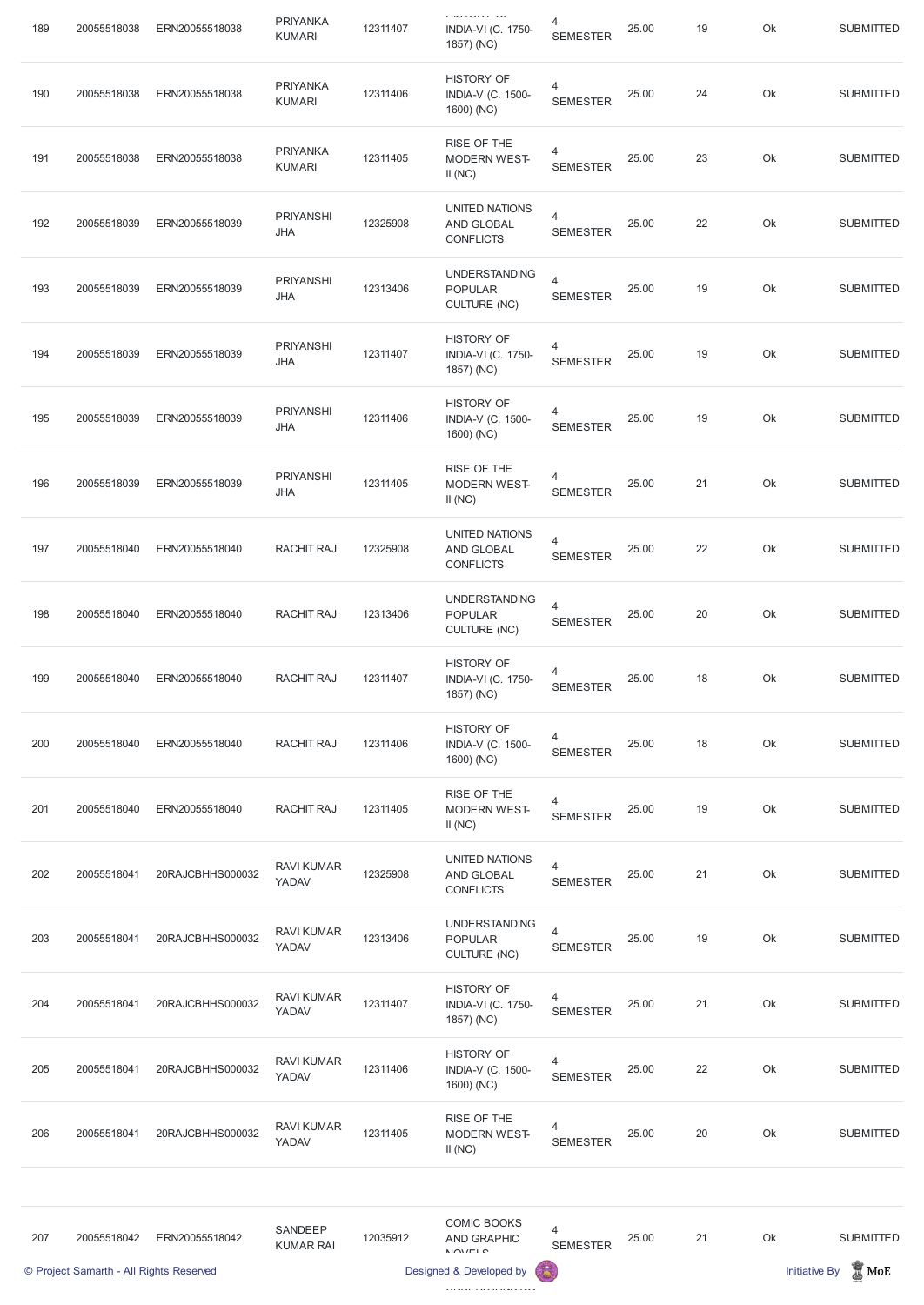| 208 | 20055518042                             | ERN20055518042 | SANDEEP<br><b>KUMAR RAI</b>       | 12313406 | <b>ONDER A BRITISH</b><br><b>POPULAR</b><br><b>CULTURE (NC)</b> | 4<br><b>SEMESTER</b>              | 25.00 | 21             | Ok | <b>SUBMITTED</b>                           |
|-----|-----------------------------------------|----------------|-----------------------------------|----------|-----------------------------------------------------------------|-----------------------------------|-------|----------------|----|--------------------------------------------|
| 209 | 20055518042                             | ERN20055518042 | SANDEEP<br><b>KUMAR RAI</b>       | 12311407 | <b>HISTORY OF</b><br><b>INDIA-VI (C. 1750-</b><br>1857) (NC)    | 4<br><b>SEMESTER</b>              | 25.00 | 19             | Ok | <b>SUBMITTED</b>                           |
| 210 | 20055518042                             | ERN20055518042 | SANDEEP<br><b>KUMAR RAI</b>       | 12311406 | <b>HISTORY OF</b><br><b>INDIA-V (C. 1500-</b><br>1600) (NC)     | $\overline{4}$<br><b>SEMESTER</b> | 25.00 | 19             | Ok | <b>SUBMITTED</b>                           |
| 211 | 20055518042                             | ERN20055518042 | SANDEEP<br><b>KUMAR RAI</b>       | 12311405 | RISE OF THE<br><b>MODERN WEST-</b><br>II(NC)                    | 4<br><b>SEMESTER</b>              | 25.00 | 23             | Ok | <b>SUBMITTED</b>                           |
| 212 | 20055518043                             | ERN20055518043 | <b>SANSKAR</b><br><b>GHASOLIA</b> | 12325907 | POLITICS OF<br><b>GLOBALIZATION</b>                             | 4<br><b>SEMESTER</b>              | 25.00 | 20             | Ok | <b>SUBMITTED</b>                           |
| 213 | 20055518043                             | ERN20055518043 | <b>SANSKAR</b><br><b>GHASOLIA</b> | 12313406 | <b>UNDERSTANDING</b><br><b>POPULAR</b><br><b>CULTURE (NC)</b>   | $\overline{4}$<br><b>SEMESTER</b> | 25.00 | 20             | Ok | <b>SUBMITTED</b>                           |
| 214 | 20055518043                             | ERN20055518043 | <b>SANSKAR</b><br><b>GHASOLIA</b> | 12311407 | <b>HISTORY OF</b><br><b>INDIA-VI (C. 1750-</b><br>1857) (NC)    | 4<br><b>SEMESTER</b>              | 25.00 | 16             | Ok | <b>SUBMITTED</b>                           |
| 215 | 20055518043                             | ERN20055518043 | <b>SANSKAR</b><br><b>GHASOLIA</b> | 12311406 | <b>HISTORY OF</b><br><b>INDIA-V (C. 1500-</b><br>1600) (NC)     | 4<br><b>SEMESTER</b>              | 25.00 | 20             | Ok | <b>SUBMITTED</b>                           |
| 216 | 20055518043                             | ERN20055518043 | <b>SANSKAR</b><br><b>GHASOLIA</b> | 12311405 | RISE OF THE<br><b>MODERN WEST-</b><br>II(NC)                    | 4<br><b>SEMESTER</b>              | 25.00 | 20             | Ok | <b>SUBMITTED</b>                           |
| 217 | 20055518044                             | ERN20055518044 | <b>SHIVAM</b><br><b>ARORA</b>     | 12325908 | <b>UNITED NATIONS</b><br>AND GLOBAL<br><b>CONFLICTS</b>         | 4<br><b>SEMESTER</b>              | 25.00 | 21             | Ok | <b>SUBMITTED</b>                           |
| 218 | 20055518044                             | ERN20055518044 | <b>SHIVAM</b><br><b>ARORA</b>     | 12313406 | <b>UNDERSTANDING</b><br><b>POPULAR</b><br><b>CULTURE (NC)</b>   | $\overline{4}$<br><b>SEMESTER</b> | 25.00 | 21             | Ok | <b>SUBMITTED</b>                           |
| 219 | 20055518044                             | ERN20055518044 | <b>SHIVAM</b><br><b>ARORA</b>     | 12311407 | <b>HISTORY OF</b><br><b>INDIA-VI (C. 1750-</b><br>1857) (NC)    | 4<br><b>SEMESTER</b>              | 25.00 | 17             | Ok | <b>SUBMITTED</b>                           |
| 220 | 20055518044                             | ERN20055518044 | <b>SHIVAM</b><br><b>ARORA</b>     | 12311406 | <b>HISTORY OF</b><br><b>INDIA-V (C. 1500-</b><br>1600) (NC)     | 4<br><b>SEMESTER</b>              | 25.00 | 19             | Ok | <b>SUBMITTED</b>                           |
| 221 | 20055518044                             | ERN20055518044 | <b>SHIVAM</b><br><b>ARORA</b>     | 12311405 | RISE OF THE<br><b>MODERN WEST-</b><br>II(NC)                    | 4<br><b>SEMESTER</b>              | 25.00 | 23             | Ok | <b>SUBMITTED</b>                           |
| 222 | 20055518045                             | ERN20055518045 | <b>SHIVANGI</b>                   | 12325908 | <b>UNITED NATIONS</b><br>AND GLOBAL<br><b>CONFLICTS</b>         | 4<br><b>SEMESTER</b>              | 25.00 | 22             | Ok | <b>SUBMITTED</b>                           |
| 223 | 20055518045                             | ERN20055518045 | <b>SHIVANGI</b>                   | 12313406 | <b>UNDERSTANDING</b><br><b>POPULAR</b><br>CULTURE (NC)          | 4<br><b>SEMESTER</b>              | 25.00 | 21             | Ok | <b>SUBMITTED</b>                           |
| 224 | 20055518045                             | ERN20055518045 | <b>SHIVANGI</b>                   | 12311407 | <b>HISTORY OF</b><br><b>INDIA-VI (C. 1750-</b><br>1857) (NC)    | 4<br><b>SEMESTER</b>              | 25.00 | $\overline{7}$ | Ok | <b>SUBMITTED</b>                           |
| 225 | 20055518045                             | ERN20055518045 | <b>SHIVANGI</b>                   | 12311406 | <b>HISTORY OF</b><br><b>INDIA-V (C. 1500-</b><br>1600) (NC)     | 4<br><b>SEMESTER</b>              | 25.00 | 20             | Ok | <b>SUBMITTED</b>                           |
|     |                                         |                |                                   |          |                                                                 |                                   |       |                |    |                                            |
| 226 | 20055518045                             | ERN20055518045 | <b>SHIVANGI</b>                   | 12311405 | RISE OF THE<br><b>MODERN WEST-</b><br>$II$ /NIO)                | 4<br><b>SEMESTER</b>              | 25.00 | 23             | Ok | <b>SUBMITTED</b>                           |
|     | © Project Samarth - All Rights Reserved |                |                                   |          | Designed & Developed by                                         | 6                                 |       |                |    | $\frac{1}{20}$ MoE<br><b>Initiative By</b> |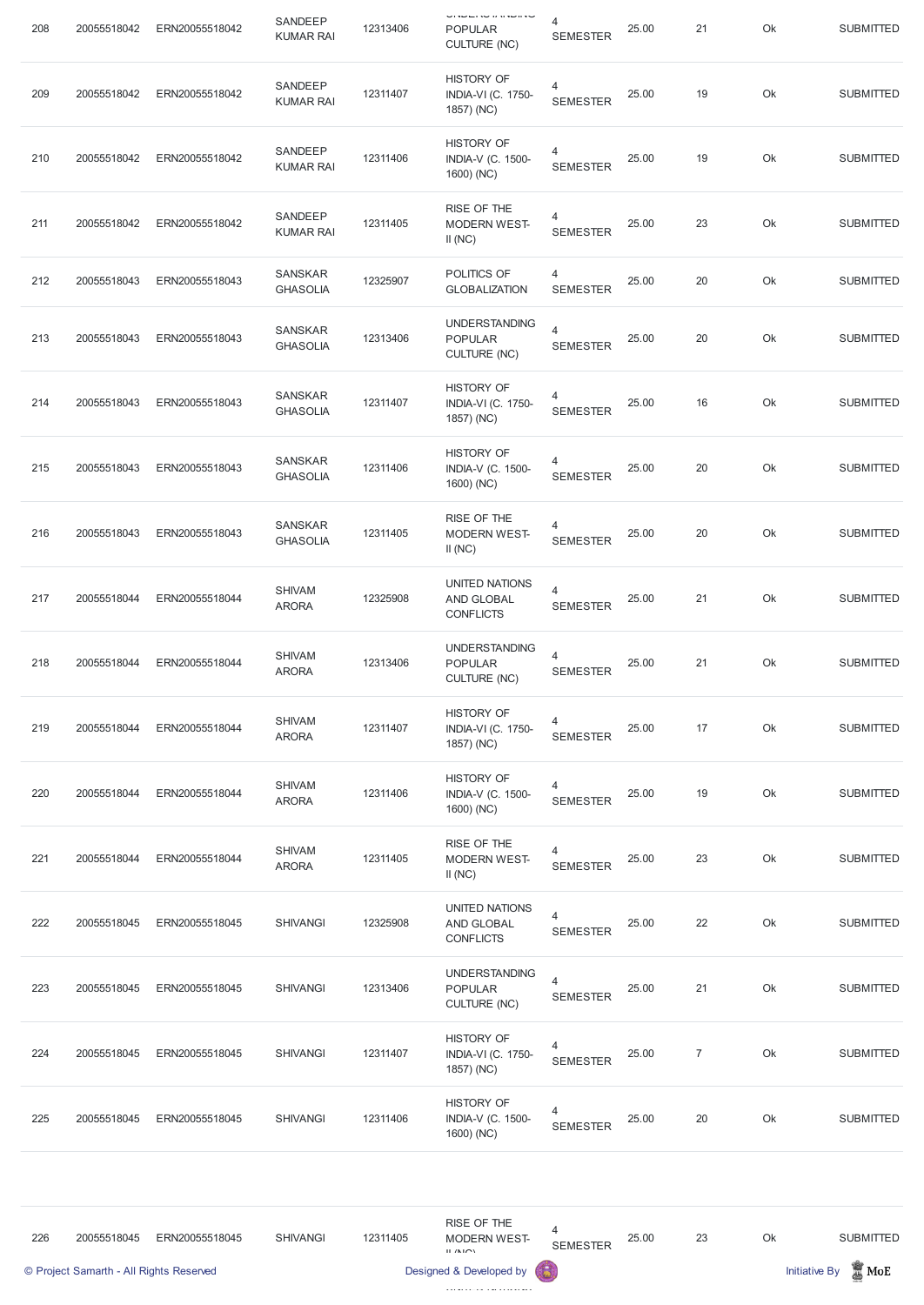| 227 | 20055518046 | ERN20055518046 | <b>SHIVANI</b><br><b>SHARMA</b> | 12325908 | <b>UNITED IN HIGH-</b><br><b>AND GLOBAL</b><br><b>CONFLICTS</b> | 4<br><b>SEMESTER</b>              | 25.00 | 21 | Ok | <b>SUBMITTED</b> |
|-----|-------------|----------------|---------------------------------|----------|-----------------------------------------------------------------|-----------------------------------|-------|----|----|------------------|
| 228 | 20055518046 | ERN20055518046 | <b>SHIVANI</b><br><b>SHARMA</b> | 12313406 | <b>UNDERSTANDING</b><br><b>POPULAR</b><br>CULTURE (NC)          | $\overline{4}$<br><b>SEMESTER</b> | 25.00 | 21 | Ok | <b>SUBMITTED</b> |
| 229 | 20055518046 | ERN20055518046 | <b>SHIVANI</b><br><b>SHARMA</b> | 12311407 | <b>HISTORY OF</b><br><b>INDIA-VI (C. 1750-</b><br>1857) (NC)    | 4<br><b>SEMESTER</b>              | 25.00 | 20 | Ok | <b>SUBMITTED</b> |
| 230 | 20055518046 | ERN20055518046 | <b>SHIVANI</b><br><b>SHARMA</b> | 12311406 | <b>HISTORY OF</b><br><b>INDIA-V (C. 1500-</b><br>1600) (NC)     | 4<br><b>SEMESTER</b>              | 25.00 | 19 | Ok | <b>SUBMITTED</b> |
| 231 | 20055518046 | ERN20055518046 | <b>SHIVANI</b><br><b>SHARMA</b> | 12311405 | RISE OF THE<br><b>MODERN WEST-</b><br>II(NC)                    | 4<br><b>SEMESTER</b>              | 25.00 | 20 | Ok | <b>SUBMITTED</b> |
| 232 | 20055518047 | ERN20055518047 | <b>SUDHA</b><br><b>GUPTA</b>    | 12325908 | UNITED NATIONS<br>AND GLOBAL<br><b>CONFLICTS</b>                | $\overline{4}$<br><b>SEMESTER</b> | 25.00 | 21 | Ok | <b>SUBMITTED</b> |
| 233 | 20055518047 | ERN20055518047 | <b>SUDHA</b><br><b>GUPTA</b>    | 12313406 | <b>UNDERSTANDING</b><br><b>POPULAR</b><br><b>CULTURE (NC)</b>   | $\overline{4}$<br><b>SEMESTER</b> | 25.00 | 19 | Ok | <b>SUBMITTED</b> |
| 234 | 20055518047 | ERN20055518047 | <b>SUDHA</b><br><b>GUPTA</b>    | 12311407 | <b>HISTORY OF</b><br><b>INDIA-VI (C. 1750-</b><br>1857) (NC)    | 4<br><b>SEMESTER</b>              | 25.00 | 19 | Ok | <b>SUBMITTED</b> |
| 235 | 20055518047 | ERN20055518047 | <b>SUDHA</b><br><b>GUPTA</b>    | 12311406 | <b>HISTORY OF</b><br><b>INDIA-V (C. 1500-</b><br>1600) (NC)     | 4<br><b>SEMESTER</b>              | 25.00 | 22 | Ok | <b>SUBMITTED</b> |
| 236 | 20055518047 | ERN20055518047 | <b>SUDHA</b><br><b>GUPTA</b>    | 12311405 | RISE OF THE<br><b>MODERN WEST-</b><br>II(NC)                    | 4<br><b>SEMESTER</b>              | 25.00 | 22 | Ok | <b>SUBMITTED</b> |
| 237 | 20055518048 | ERN20055518048 | <b>SUMIT</b>                    | 12311406 | <b>HISTORY OF</b><br><b>INDIA-V (C. 1500-</b><br>1600) (NC)     | 4<br><b>SEMESTER</b>              | 25.00 | 17 | Ok | <b>SUBMITTED</b> |
| 238 | 20055518048 | ERN20055518048 | <b>SUMIT</b>                    | 12311405 | RISE OF THE<br><b>MODERN WEST-</b><br>II(NC)                    | $\overline{4}$<br><b>SEMESTER</b> | 25.00 | 19 | Ok | <b>SUBMITTED</b> |
| 239 | 20055518048 | ERN20055518048 | <b>SUMIT</b>                    | 12325908 | UNITED NATIONS<br>AND GLOBAL<br><b>CONFLICTS</b>                | $\overline{4}$<br><b>SEMESTER</b> | 25.00 | 21 | Ok | <b>SUBMITTED</b> |
| 240 | 20055518048 | ERN20055518048 | <b>SUMIT</b>                    | 12313406 | <b>UNDERSTANDING</b><br><b>POPULAR</b><br><b>CULTURE (NC)</b>   | $\overline{4}$<br><b>SEMESTER</b> | 25.00 | 20 | Ok | <b>SUBMITTED</b> |
| 241 | 20055518048 | ERN20055518048 | <b>SUMIT</b>                    | 12311407 | <b>HISTORY OF</b><br><b>INDIA-VI (C. 1750-</b><br>1857) (NC)    | 4<br><b>SEMESTER</b>              | 25.00 | 17 | Ok | <b>SUBMITTED</b> |

|     | © Project Samarth - All Rights Reserved |                |              |          | Designed & Developed by                                         | 63                   |       |    |    | $\mathbb Z$ MoE<br><b>Initiative By</b> |
|-----|-----------------------------------------|----------------|--------------|----------|-----------------------------------------------------------------|----------------------|-------|----|----|-----------------------------------------|
| 245 | 20055518049                             | ERN20055518049 | <b>TANYA</b> | 12311406 | <b>HISTORY OF</b><br><b>INDIA-V (C. 1500-</b><br>$4$ COON $(N)$ | 4<br><b>SEMESTER</b> | 25.00 | 20 | Ok | <b>SUBMITTED</b>                        |
| 244 | 20055518049                             | ERN20055518049 | <b>TANYA</b> | 12311407 | <b>HISTORY OF</b><br><b>INDIA-VI (C. 1750-</b><br>1857) (NC)    | 4<br><b>SEMESTER</b> | 25.00 | 19 | Ok | <b>SUBMITTED</b>                        |
| 243 | 20055518049                             | ERN20055518049 | <b>TANYA</b> | 12313406 | <b>UNDERSTANDING</b><br><b>POPULAR</b><br><b>CULTURE (NC)</b>   | 4<br><b>SEMESTER</b> | 25.00 | 19 | Ok | <b>SUBMITTED</b>                        |
| 242 | 20055518049                             | ERN20055518049 | <b>TANYA</b> | 12325908 | UNITED NATIONS<br>AND GLOBAL<br><b>CONFLICTS</b>                | 4<br><b>SEMESTER</b> | 25.00 | 21 | Ok | <b>SUBMITTED</b>                        |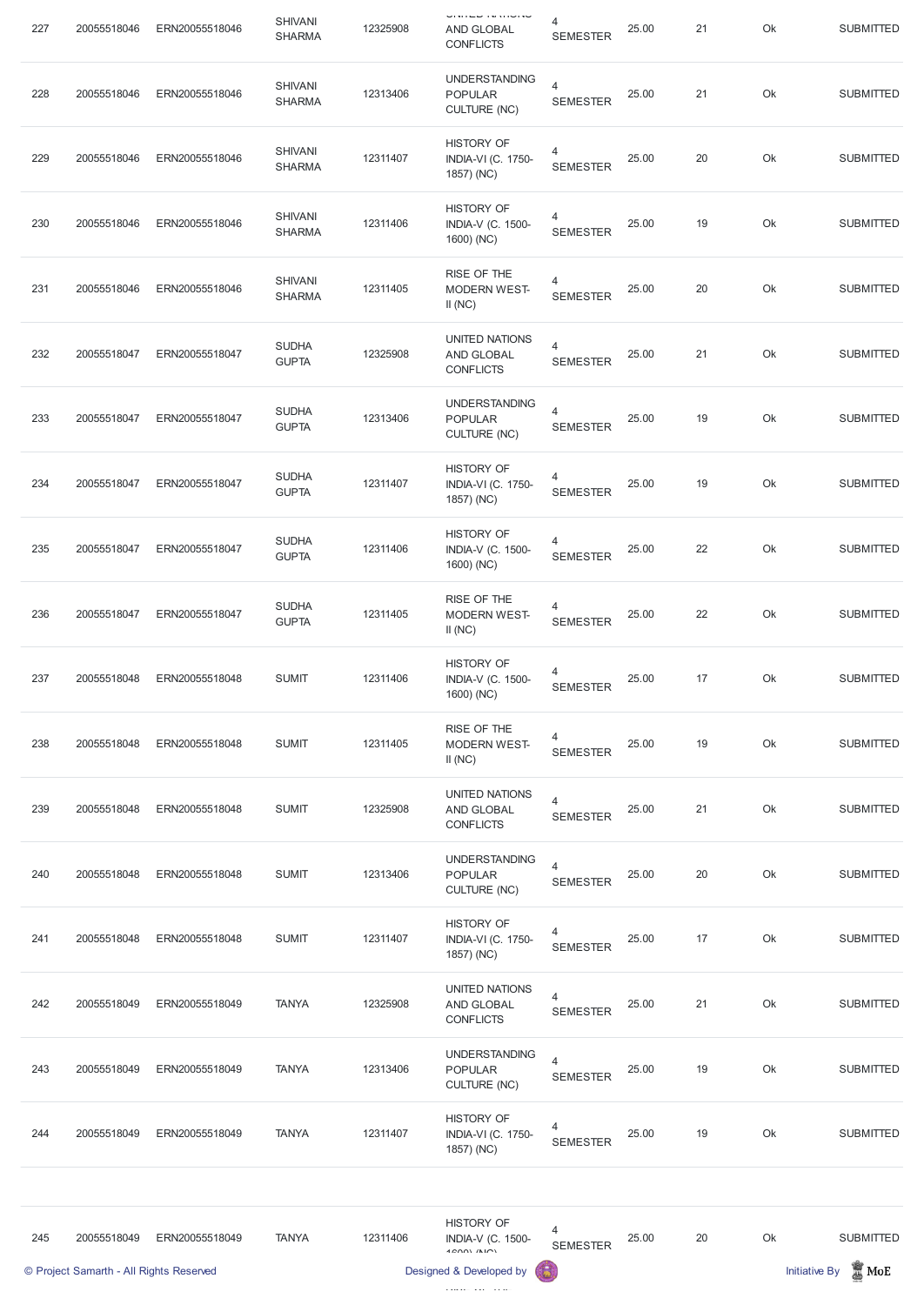| 246 | 20055518049                                            | ERN20055518049 | <b>TANYA</b>                   | 12311405 | $1 \times 10 = 10$<br><b>MODERN WEST-</b><br>II(NC)                                         | 4<br><b>SEMESTER</b>              | 25.00 | 20               | Ok | <b>SUBMITTED</b>                                            |
|-----|--------------------------------------------------------|----------------|--------------------------------|----------|---------------------------------------------------------------------------------------------|-----------------------------------|-------|------------------|----|-------------------------------------------------------------|
| 247 | 20055518050                                            | ERN20055518050 | <b>TUSHAR</b><br><b>SHARMA</b> | 12325908 | <b>UNITED NATIONS</b><br>AND GLOBAL<br><b>CONFLICTS</b>                                     | $\overline{4}$<br><b>SEMESTER</b> | 25.00 | 21               | Ok | <b>SUBMITTED</b>                                            |
| 248 | 20055518050                                            | ERN20055518050 | <b>TUSHAR</b><br><b>SHARMA</b> | 12313406 | <b>UNDERSTANDING</b><br><b>POPULAR</b><br><b>CULTURE (NC)</b>                               | $\overline{4}$<br><b>SEMESTER</b> | 25.00 | 19               | Ok | <b>SUBMITTED</b>                                            |
| 249 | 20055518050                                            | ERN20055518050 | <b>TUSHAR</b><br><b>SHARMA</b> | 12311407 | <b>HISTORY OF</b><br><b>INDIA-VI (C. 1750-</b><br>1857) (NC)                                | $\overline{4}$<br><b>SEMESTER</b> | 25.00 | 18               | Ok | <b>SUBMITTED</b>                                            |
| 250 | 20055518050                                            | ERN20055518050 | <b>TUSHAR</b><br><b>SHARMA</b> | 12311406 | <b>HISTORY OF</b><br>INDIA-V (C. 1500-<br>1600) (NC)                                        | 4<br><b>SEMESTER</b>              | 25.00 | 20               | Ok | <b>SUBMITTED</b>                                            |
| 251 | 20055518050                                            | ERN20055518050 | <b>TUSHAR</b><br><b>SHARMA</b> | 12311405 | RISE OF THE<br><b>MODERN WEST-</b><br>II(NC)                                                | 4<br><b>SEMESTER</b>              | 25.00 | 20               | Ok | <b>SUBMITTED</b>                                            |
| 252 | 20055518051                                            | ERN20055518051 | <b>VARSHA</b><br><b>SHARMA</b> | 12325907 | POLITICS OF<br><b>GLOBALIZATION</b>                                                         | 4<br><b>SEMESTER</b>              | 25.00 | 21               | Ok | <b>SUBMITTED</b>                                            |
| 253 | 20055518051                                            | ERN20055518051 | <b>VARSHA</b><br><b>SHARMA</b> | 12313406 | <b>UNDERSTANDING</b><br><b>POPULAR</b><br><b>CULTURE (NC)</b>                               | $\overline{4}$<br><b>SEMESTER</b> | 25.00 | 20               | Ok | <b>SUBMITTED</b>                                            |
| 254 | 20055518051                                            | ERN20055518051 | <b>VARSHA</b><br><b>SHARMA</b> | 12311407 | <b>HISTORY OF</b><br><b>INDIA-VI (C. 1750-</b><br>1857) (NC)                                | 4<br><b>SEMESTER</b>              | 25.00 | 19               | Ok | <b>SUBMITTED</b>                                            |
| 255 | 20055518051                                            | ERN20055518051 | <b>VARSHA</b><br><b>SHARMA</b> | 12311406 | <b>HISTORY OF</b><br><b>INDIA-V (C. 1500-</b><br>1600) (NC)                                 | 4<br><b>SEMESTER</b>              | 25.00 | 19               | Ok | <b>SUBMITTED</b>                                            |
| 256 | 20055518051                                            | ERN20055518051 | <b>VARSHA</b><br><b>SHARMA</b> | 12311405 | RISE OF THE<br><b>MODERN WEST-</b><br>II(NC)                                                | 4<br><b>SEMESTER</b>              | 25.00 | 20               | Ok | <b>SUBMITTED</b>                                            |
| 257 | 20055518052                                            | ERN20055518052 | <b>VIKAS</b><br><b>KUMAR</b>   | 12325908 | <b>UNITED NATIONS</b><br>AND GLOBAL<br><b>CONFLICTS</b>                                     | $\overline{4}$<br><b>SEMESTER</b> | 25.00 | 21               | Ok | <b>SUBMITTED</b>                                            |
| 258 | 20055518052                                            | ERN20055518052 | <b>VIKAS</b><br><b>KUMAR</b>   | 12313406 | <b>UNDERSTANDING</b><br><b>POPULAR</b><br><b>CULTURE (NC)</b>                               | $\overline{4}$<br><b>SEMESTER</b> | 25.00 | 19               | Ok | <b>SUBMITTED</b>                                            |
| 259 | 20055518052                                            | ERN20055518052 | <b>VIKAS</b><br><b>KUMAR</b>   | 12311407 | <b>HISTORY OF</b><br><b>INDIA-VI (C. 1750-</b><br>1857) (NC)                                | 4<br><b>SEMESTER</b>              | 25.00 | 11               | Ok | <b>SUBMITTED</b>                                            |
| 260 | 20055518052                                            | ERN20055518052 | <b>VIKAS</b><br><b>KUMAR</b>   | 12311406 | <b>HISTORY OF</b><br>INDIA-V (C. 1500-<br>1600) (NC)                                        | 4<br><b>SEMESTER</b>              | 25.00 | 18               | Ok | <b>SUBMITTED</b>                                            |
| 261 | 20055518052                                            | ERN20055518052 | <b>VIKAS</b><br><b>KUMAR</b>   | 12311405 | RISE OF THE<br><b>MODERN WEST-</b><br>II(NC)                                                | 4<br><b>SEMESTER</b>              | 25.00 | 19               | Ok | <b>SUBMITTED</b>                                            |
| 262 | 20055518053                                            | ERN20055518053 | <b>MUNAZIL</b><br>MOHI UD DIN  | 12325908 | <b>UNITED NATIONS</b><br>AND GLOBAL<br><b>CONFLICTS</b>                                     | $\overline{4}$<br><b>SEMESTER</b> | 25.00 | 21               | Ok | <b>SUBMITTED</b>                                            |
| 263 | 20055518053                                            | ERN20055518053 | <b>MUNAZIL</b><br>MOHI UD DIN  | 12313406 | <b>UNDERSTANDING</b><br><b>POPULAR</b><br><b>CULTURE (NC)</b>                               | $\overline{4}$<br><b>SEMESTER</b> | 25.00 | $\boldsymbol{0}$ | Ok | <b>SUBMITTED</b>                                            |
| 264 | 20055518053<br>© Project Samarth - All Rights Reserved | ERN20055518053 | <b>MUNAZIL</b><br>MOHI UD DIN  | 12311407 | <b>HISTORY OF</b><br><b>INDIA-VI (C. 1750-</b><br>$40E7$ $(N10)$<br>Designed & Developed by | 4<br><b>SEMESTER</b><br>6         | 25.00 | $\mathbf 0$      | Ok | <b>SUBMITTED</b><br>$\mathbb Z$ MoE<br><b>Initiative By</b> |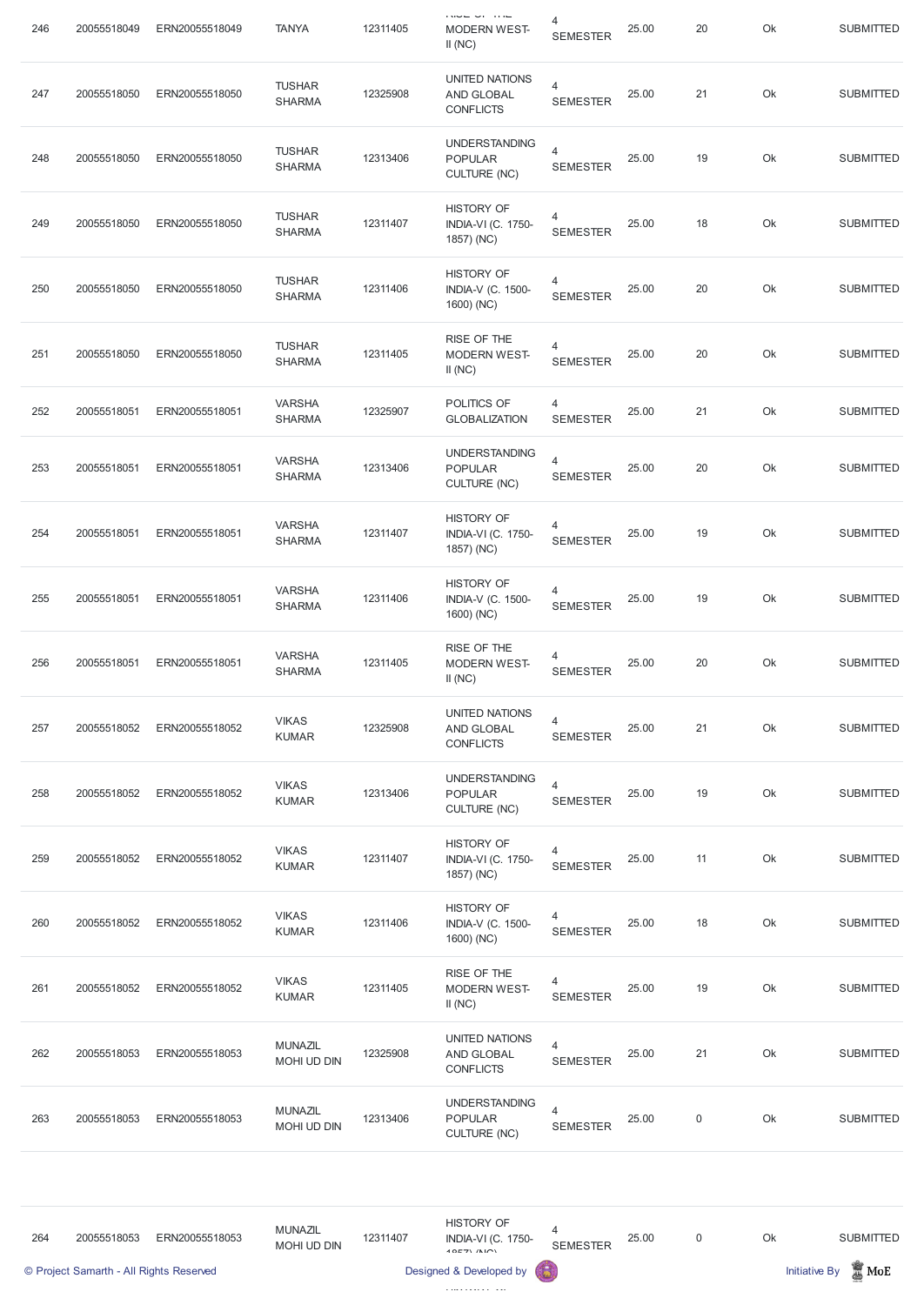|     | © Project Samarth - All Rights Reserved |                |                                                  |          | Designed & Developed by                                          |                                   |       |                  |    | $\mathbb Z$ MoE<br><b>Initiative By</b> |
|-----|-----------------------------------------|----------------|--------------------------------------------------|----------|------------------------------------------------------------------|-----------------------------------|-------|------------------|----|-----------------------------------------|
| 284 | 20055518058                             | ERN20055518058 | PRIYANSHU<br><b>TYAGI</b>                        | 12311407 | <b>HISTORY OF</b><br><b>INDIA-VI (C. 1750-</b><br>$40E7$ $(N10)$ | 4<br><b>SEMESTER</b>              | 25.00 | 18               | Ok | <b>SUBMITTED</b>                        |
| 283 | 20055518058                             | ERN20055518058 | PRIYANSHU<br><b>TYAGI</b>                        | 12313406 | <b>UNDERSTANDING</b><br><b>POPULAR</b><br><b>CULTURE (NC)</b>    | 4<br><b>SEMESTER</b>              | 25.00 | 20               | Ok | <b>SUBMITTED</b>                        |
| 282 | 20055518058                             | ERN20055518058 | PRIYANSHU<br><b>TYAGI</b>                        | 12325907 | POLITICS OF<br><b>GLOBALIZATION</b>                              | 4<br><b>SEMESTER</b>              | 25.00 | 18               | Ok | <b>SUBMITTED</b>                        |
| 281 | 20055518057                             | ERN20055518057 | <b>ABHILASHA</b><br><b>KUMARI</b><br><b>SHAW</b> | 12311405 | RISE OF THE<br><b>MODERN WEST-</b><br>II(NC)                     | 4<br><b>SEMESTER</b>              | 25.00 | 22               | Ok | <b>SUBMITTED</b>                        |
| 280 | 20055518057                             | ERN20055518057 | <b>ABHILASHA</b><br><b>KUMARI</b><br><b>SHAW</b> | 12311406 | <b>HISTORY OF</b><br><b>INDIA-V (C. 1500-</b><br>1600) (NC)      | 4<br><b>SEMESTER</b>              | 25.00 | 22               | Ok | <b>SUBMITTED</b>                        |
| 279 | 20055518057                             | ERN20055518057 | <b>ABHILASHA</b><br><b>KUMARI</b><br><b>SHAW</b> | 12311407 | <b>HISTORY OF</b><br><b>INDIA-VI (C. 1750-</b><br>1857) (NC)     | 4<br><b>SEMESTER</b>              | 25.00 | 17               | Ok | <b>SUBMITTED</b>                        |
| 278 | 20055518057                             | ERN20055518057 | <b>ABHILASHA</b><br><b>KUMARI</b><br><b>SHAW</b> | 12313406 | <b>UNDERSTANDING</b><br><b>POPULAR</b><br><b>CULTURE (NC)</b>    | 4<br><b>SEMESTER</b>              | 25.00 | 22               | Ok | <b>SUBMITTED</b>                        |
| 277 | 20055518057                             | ERN20055518057 | <b>ABHILASHA</b><br><b>KUMARI</b><br><b>SHAW</b> | 12325908 | <b>UNITED NATIONS</b><br>AND GLOBAL<br><b>CONFLICTS</b>          | $\overline{4}$<br><b>SEMESTER</b> | 25.00 | 21               | Ok | <b>SUBMITTED</b>                        |
| 276 | 20055518056                             | ERN20055518056 | Md Ashif Khan<br>Buyamayum                       | 12311405 | RISE OF THE<br><b>MODERN WEST-</b><br>II(NC)                     | 4<br><b>SEMESTER</b>              | 25.00 | 19               | Ok | <b>SUBMITTED</b>                        |
| 275 | 20055518056                             | ERN20055518056 | Md Ashif Khan<br>Buyamayum                       | 12311406 | <b>HISTORY OF</b><br><b>INDIA-V (C. 1500-</b><br>1600) (NC)      | 4<br><b>SEMESTER</b>              | 25.00 | 18               | Ok | <b>SUBMITTED</b>                        |
| 274 | 20055518056                             | ERN20055518056 | Md Ashif Khan<br>Buyamayum                       | 12311407 | <b>HISTORY OF</b><br><b>INDIA-VI (C. 1750-</b><br>1857) (NC)     | 4<br><b>SEMESTER</b>              | 25.00 | 18               | Ok | <b>SUBMITTED</b>                        |
| 273 | 20055518056                             | ERN20055518056 | Md Ashif Khan<br>Buyamayum                       | 12313406 | <b>UNDERSTANDING</b><br><b>POPULAR</b><br><b>CULTURE (NC)</b>    | $\overline{4}$<br><b>SEMESTER</b> | 25.00 | 19               | Ok | <b>SUBMITTED</b>                        |
| 272 | 20055518056                             | ERN20055518056 | Md Ashif Khan<br>Buyamayum                       | 12325907 | POLITICS OF<br><b>GLOBALIZATION</b>                              | 4<br><b>SEMESTER</b>              | 25.00 | 19               | Ok | <b>SUBMITTED</b>                        |
| 271 | 20055518054                             | ERN20055518054 | <b>SATENDRA</b><br><b>KUMAR</b><br><b>ARMOTI</b> | 12311405 | RISE OF THE<br><b>MODERN WEST-</b><br>II(NC)                     | 4<br><b>SEMESTER</b>              | 25.00 | 23               | Ok | <b>SUBMITTED</b>                        |
| 270 | 20055518054                             | ERN20055518054 | <b>SATENDRA</b><br><b>KUMAR</b><br><b>ARMOTI</b> | 12311406 | <b>HISTORY OF</b><br><b>INDIA-V (C. 1500-</b><br>1600) (NC)      | 4<br><b>SEMESTER</b>              | 25.00 | 24               | Ok | <b>SUBMITTED</b>                        |
| 269 | 20055518054                             | ERN20055518054 | <b>SATENDRA</b><br><b>KUMAR</b><br><b>ARMOTI</b> | 12311407 | <b>HISTORY OF</b><br><b>INDIA-VI (C. 1750-</b><br>1857) (NC)     | 4<br><b>SEMESTER</b>              | 25.00 | 20               | Ok | <b>SUBMITTED</b>                        |
| 268 | 20055518054                             | ERN20055518054 | <b>SATENDRA</b><br><b>KUMAR</b><br><b>ARMOTI</b> | 12313406 | <b>UNDERSTANDING</b><br><b>POPULAR</b><br><b>CULTURE (NC)</b>    | $\overline{4}$<br><b>SEMESTER</b> | 25.00 | 18               | Ok | <b>SUBMITTED</b>                        |
| 267 | 20055518054                             | ERN20055518054 | <b>SATENDRA</b><br><b>KUMAR</b><br><b>ARMOTI</b> | 12325908 | <b>UNITED NATIONS</b><br>AND GLOBAL<br><b>CONFLICTS</b>          | $\overline{4}$<br><b>SEMESTER</b> | 25.00 | 21               | Ok | <b>SUBMITTED</b>                        |
| 266 | 20055518053                             | ERN20055518053 | <b>MUNAZIL</b><br>MOHI UD DIN                    | 12311405 | RISE OF THE<br><b>MODERN WEST-</b><br>II(NC)                     | 4<br><b>SEMESTER</b>              | 25.00 | $\boldsymbol{0}$ | Ok | <b>SUBMITTED</b>                        |
| 265 | 20055518053                             | ERN20055518053 | <b>MUNAZIL</b><br><b>MOHI UD DIN</b>             | 12311406 | <b>UNIVERSITY</b><br><b>INDIA-V (C. 1500-</b><br>1600) (NC)      | 4<br><b>SEMESTER</b>              | 25.00 | $\mathsf 0$      | Ok | <b>SUBMITTED</b>                        |